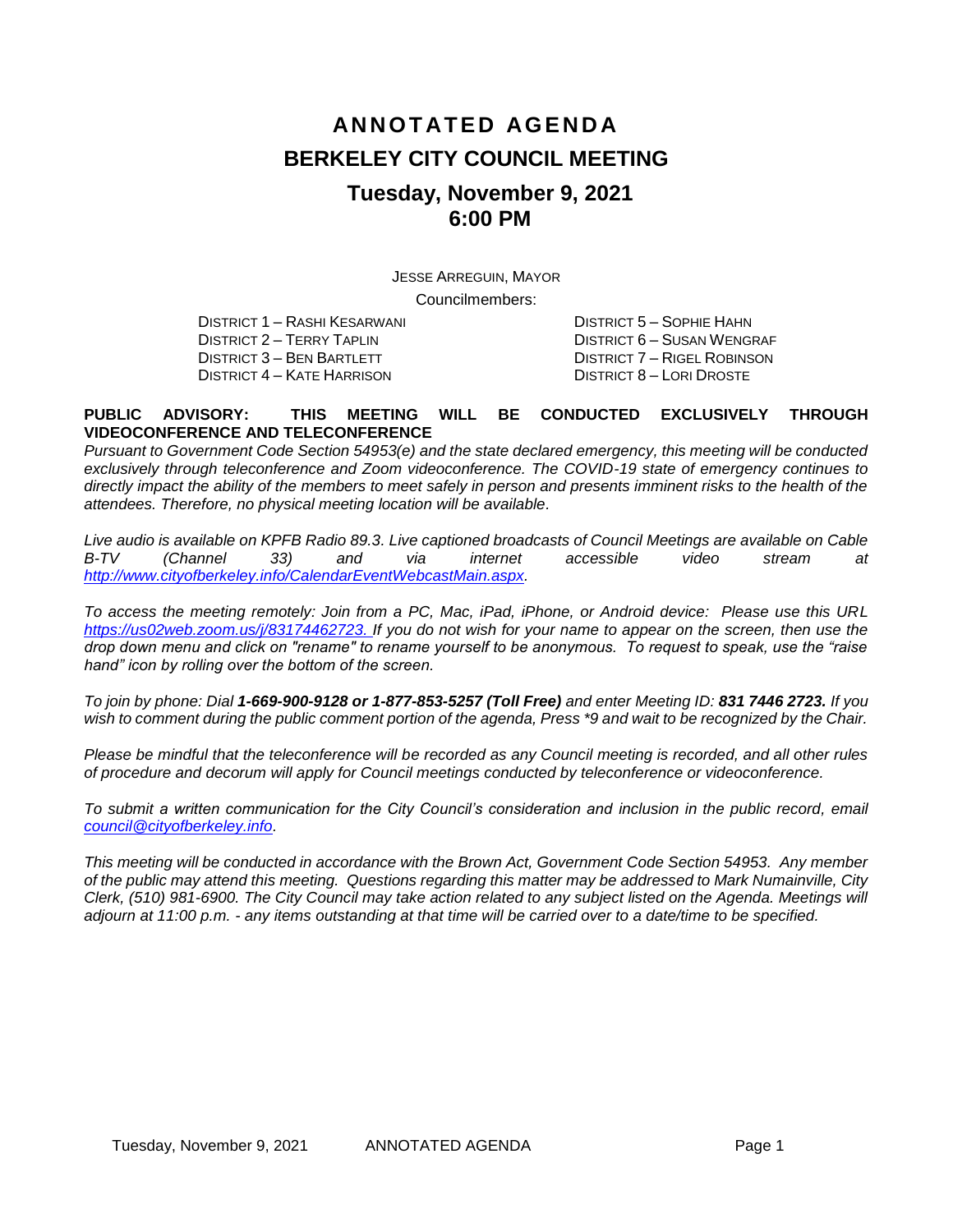## **Preliminary Matters**

## **Report from Closed Session**

City Council met in closed session on November 9, 2021, Pursuant to Government Code Section 54956.9(d)(2) and provided direction to outside counsel and approved a stipulated settlement of permanent disability with an Award of lifetime future medical care, or in the alternative, by Compromise & Release agreement, as to a workers' compensation matter WCAB case #ADJ13367461.

**Roll Call:** 6:07 p.m.

- **Present:** Kesarwani, Taplin, Bartlett, Harrison, Hahn, Wengraf, Robinson, Droste, Arreguin
- **Absent:** None

### **Ceremonial Matters:**

- 1. Adjourned the Meeting in Memory of Alameda County Supervisor Wilma Chan
- 2. Adjourned the Meeting in Memory of Mary Everett, Local Restaurateur

#### **City Manager Comments:** None

### **Public Comment on Non-Agenda Matters:** 10 speakers.

## **Consent Calendar**

### **Public Comment on Consent Calendar and Information Items Only:** 13 speakers.

**Action:** M/S/C (Arreguin/Taplin) to adopt a temporary rule for the meeting to limit public speaking time to one minute except as required for the public hearing. **Vote:** All Ayes.

**Action:** M/S/C (Arreguin/Wengraf) to adopt the Consent Calendar in one motion except as indicated. **Vote:** All Ayes.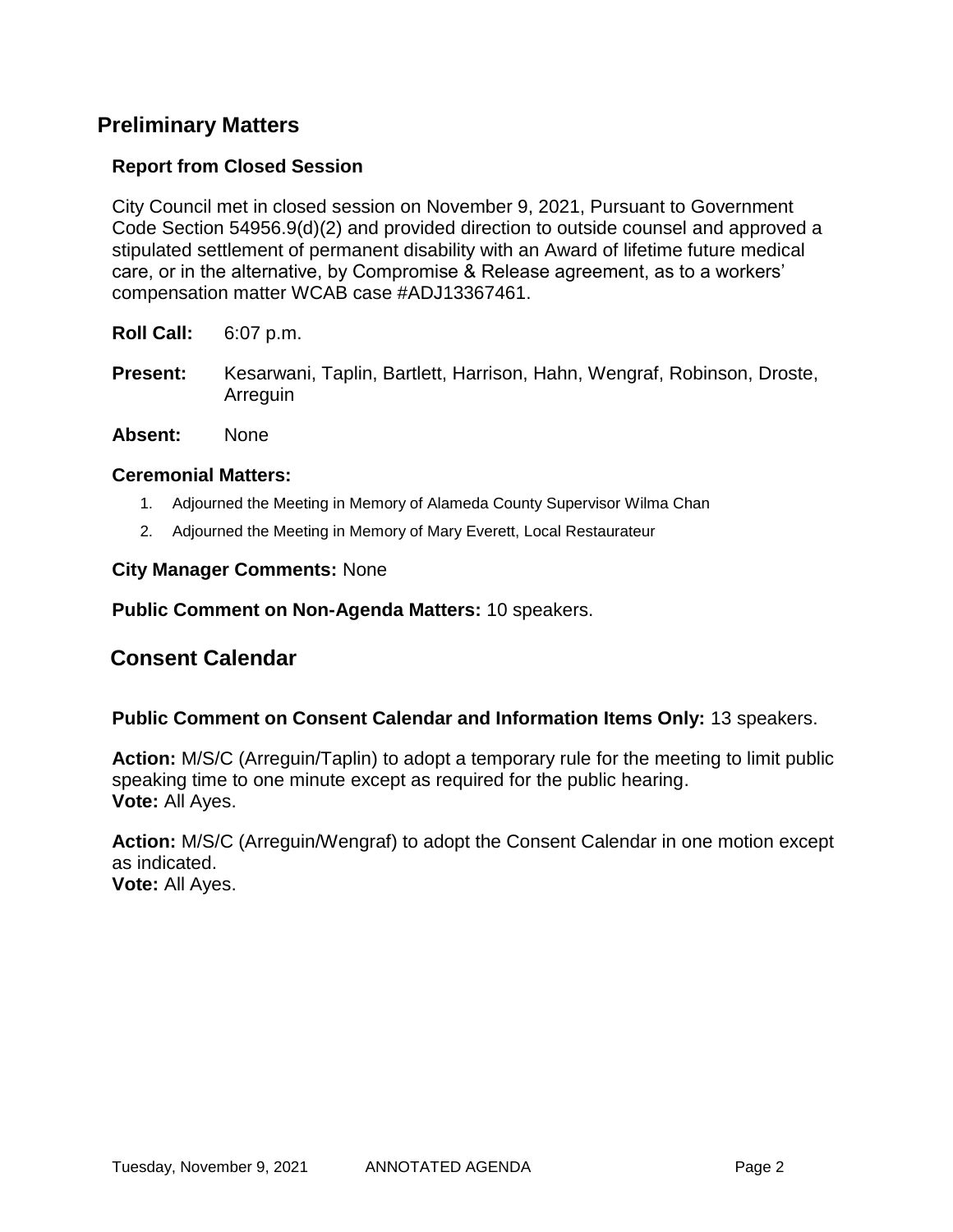# **Consent Calendar**

**1. Resolution Reviewing and Ratifying the Proclamation of Local Emergency Due to the Spread of a Severe Acute Respiratory Illness Caused by a Novel (New) Coronavirus (COVID-19)**

## **From: City Manager**

**Recommendation:** Adopt a Resolution reviewing the need for continuing the local emergency due to the spread of a severe acute respiratory illness caused by a novel (new) coronavirus (COVID-19) and ratifying the Proclamation of Local Emergency issued by the Director of Emergency Services on March 3, 2020, initially ratified by the City Council on March 10, 2020, and subsequently reviewed and ratified by the Council on April 21, 2020, June 16, 2020, July 28, 2020, September 22, 2020, November 17, 2020, December 15, 2020, February 9, 2021, March 30, 2021, May 25, 2021, July 20, 2021, and September 14, 2021.

### **Financial Implications:** See report

Contact: Dee Williams-Ridley, City Manager, (510) 981-7000, Farimah Brown, City Attorney, (510) 981-6950

**Action:** Adopted Resolution No. 70,092–N.S.

**2. Formal Bid Solicitations and Request for Proposals Scheduled for Possible Issuance After Council Approval on November 9, 2021 From: City Manager**

**Recommendation:** Approve the request for proposals or invitation for bids (attached to staff report) that will be, or are planned to be, issued upon final approval by the requesting department or division. All contracts over the City Manager's threshold will be returned to Council for final approval.

### **Financial Implications:** \$100,000

Contact: Henry Oyekanmi, Finance, (510) 981-7300 **Action:** Approved recommendation.

**3. Opt-In to CAA Health and Dependent Care Account Extension for 2020 and 2021 Plan Years and Return 2020 Employee Funds to American Fidelity for Extended Employee Reimbursement Period From: City Manager**

**Recommendation:** Adopt a Resolution granting authority to extend the 2020 and 2021 timeframes under the Consolidated Appropriations Act (CAA) for employees to be able to access their American Fidelity flexible spending and dependent care account funds for additional time due to the effects of the COVID-19 pandemic on employees' ability to seek medical/child care services eligible for reimbursement under the City's existing Plan. Return approximately \$19,740.84 of 2020 funds forfeited from City employee flexible spending and dependent care accounts back to American Fidelity in order to allow them to process 2020-2021 employee reimbursement claims until December 31, 2021.

### **Financial Implications:** See report

Contact: Donald E. Ellison, Human Resources, (510) 981-6800 **Action:** Adopted Resolution No. 70,093–N.S.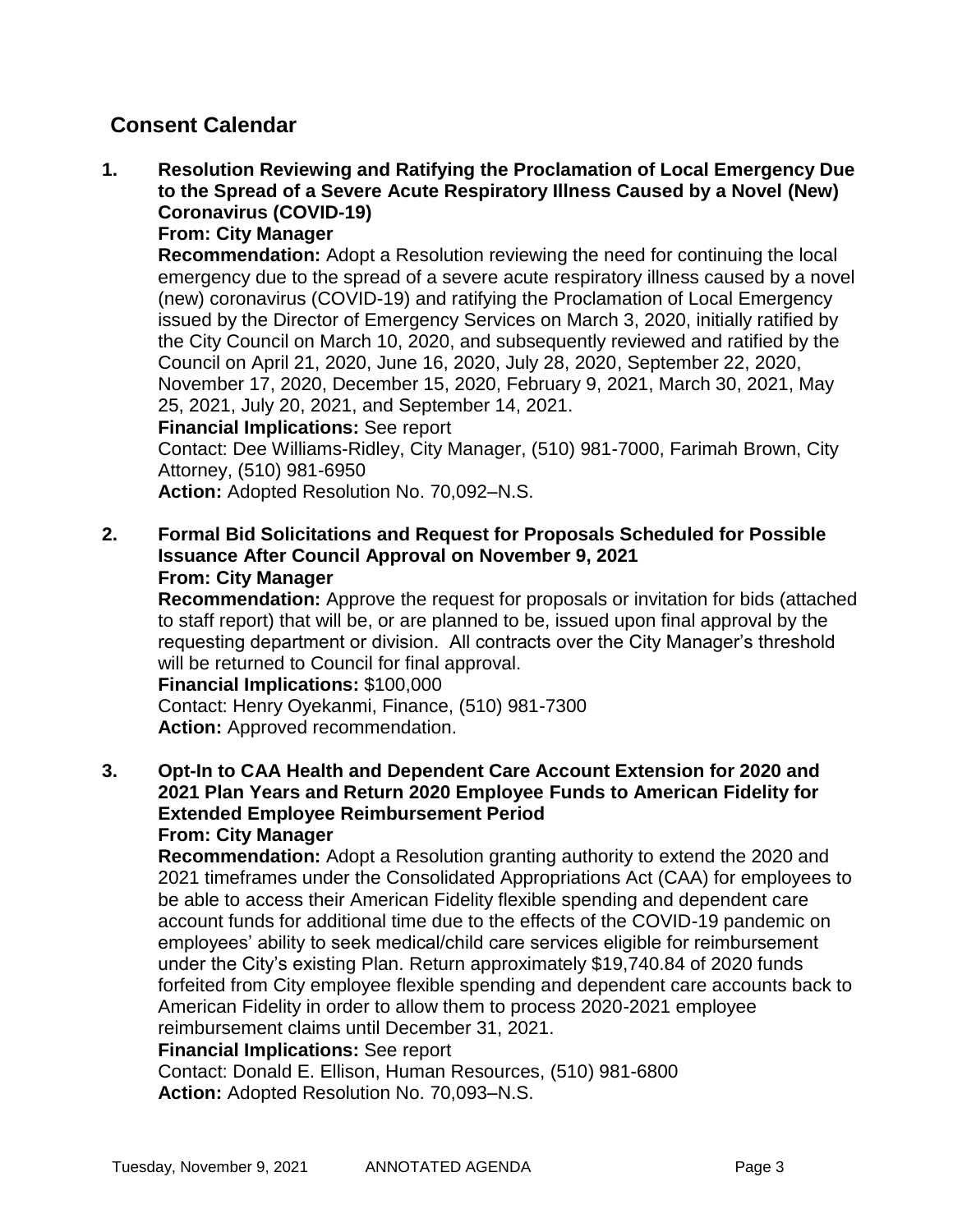# **Consent Calendar**

## **4. Grant Application: Prop 68 – Per Capita and RIRE Grant Programs From: City Manager**

**Recommendation:** Adopt two Resolutions authorizing the City Manager or designee to submit applications to two Proposition 68 parks grant programs, accept grant funds, and execute related grant agreements and any amendments that may be necessary:

1. The Proposition 68 Per Capita Grant Program; and

2. The Proposition 68 RIRE Grant Program.

## **Financial Implications:** See report

Contact: Scott Ferris, Parks, Recreation and Waterfront, (510) 981-6700 **Action:** 1. Adopted Resolution No. 70,094–N.S. (Per Capita) 2. Adopted Resolution No. 70,095–N.S. (RIRE)

### **5. Revenue Grant: California Office of Traffic Safety (OTS) for the 2022 Selective Traffic Enforcement Program (STEP) Grant From: City Manager**

**Recommendation:** Adopt a Resolution authorizing the Chief of Police to accept the "Selective Traffic Enforcement Program (STEP)" grant and enter into the resultant grant agreement and any amendments, with the California Office of Traffic Safety. This OTS grant is for \$180,000 for the period of October 1, 2021 through September 30, 2022, which is Federal Fiscal Year 2022.

### **Financial Implications:** See report

Contact: Jennifer Louis, Police, (510) 981-5900 **Action:** Adopted Resolution No. 70,096–N.S.

### **6. Board of Library Trustees Reappointment: Amy Roth From: Board of Library Trustees**

**Recommendation:** Adopt a Resolution Approving the Reappointment of Amy Roth to the Board of Library Trustees ("BOLT") for a second term of four years commencing January 4, 2022.

### **Financial Implications:** None

Contact: Tess Mayer, Commission Secretary, (510) 981-6100 **Action:** Adopted Resolution No. 70,097–N.S.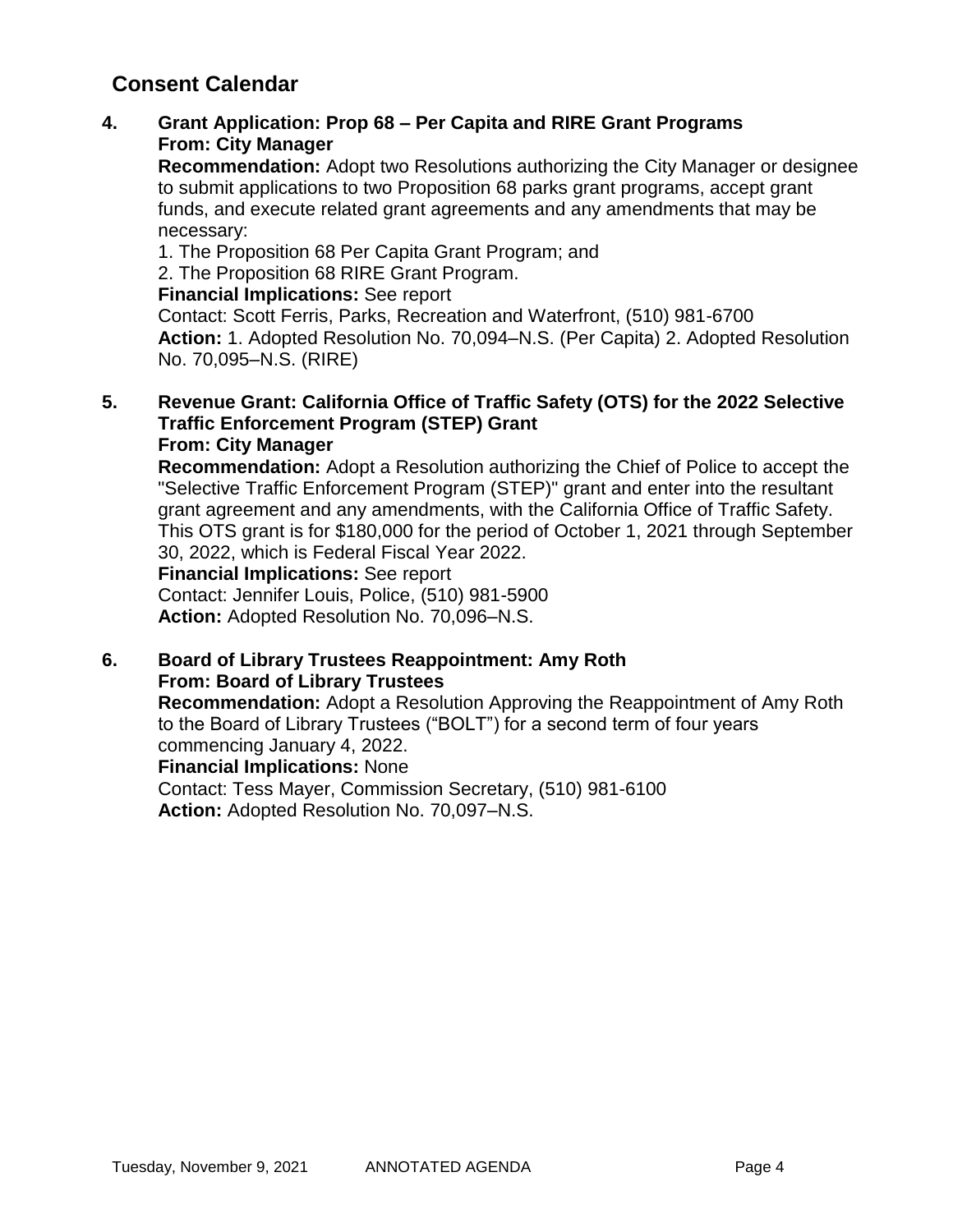### **7. Berkeley Holiday Fund: Relinquishment of Council Office Budget Funds to General Fund and Grant of Such Funds From: Mayor Arreguin**

**Recommendation:** Adopt a Resolution approving the expenditure of an amount not to exceed \$500 per Councilmember including \$500 from Mayor Arreguin to the Berkeley Holiday Fund's annual campaign with funds relinquished to the City's general fund for this purpose from the discretionary Council Office Budgets of Mayor Arreguin and any other Councilmembers who would like to contribute.

**Financial Implications:** See report

Contact: Jesse Arreguin, Mayor, (510) 981-7100

**Action:** Adopted Resolution No. 70,098–N.S. revised to include contributions from the following Councilmembers up to the amounts listed: Councilmember Wengraf - \$250; Councilmember Bartlett - \$250; Councilmember Hahn - \$300; Councilmember Harrison - \$100; Councilmember Robinson - \$100; Councilmember Kesarwani - \$100.

## **8. United Against Hate Week 2021**

## **From: Mayor Arreguin (Author), Councilmember Hahn (Co-Sponsor) and Councilmember Wengraf (Co-Sponsor)**

**Recommendation:** 1) Adopt a Resolution declaring November 14th – 20th, 2021 as United Against Hate Week.

2) Adopt a Resolution approving the D-13 expenditure in an amount not to exceed \$250 per Councilmember, to Not in Our Town for United Against Hate Week. **Financial Implications:** See report

Contact: Jesse Arreguin, Mayor, (510) 981-7100

**Action:** 1. Adopted Resolution No. 70,099–N.S. (United Against Hate Week); 2. Adopted Resolution No. 70,100–N.S. (D-13 Expenditure) revised to include contributions from the following Councilmembers up to the amounts listed: Councilmember Wengraf - \$250; Councilmember Bartlett - \$250; Councilmember Harrison - \$250; Councilmember Hahn - \$250; Councilmember Robinson - \$100; Councilmember Kesarwani - \$100.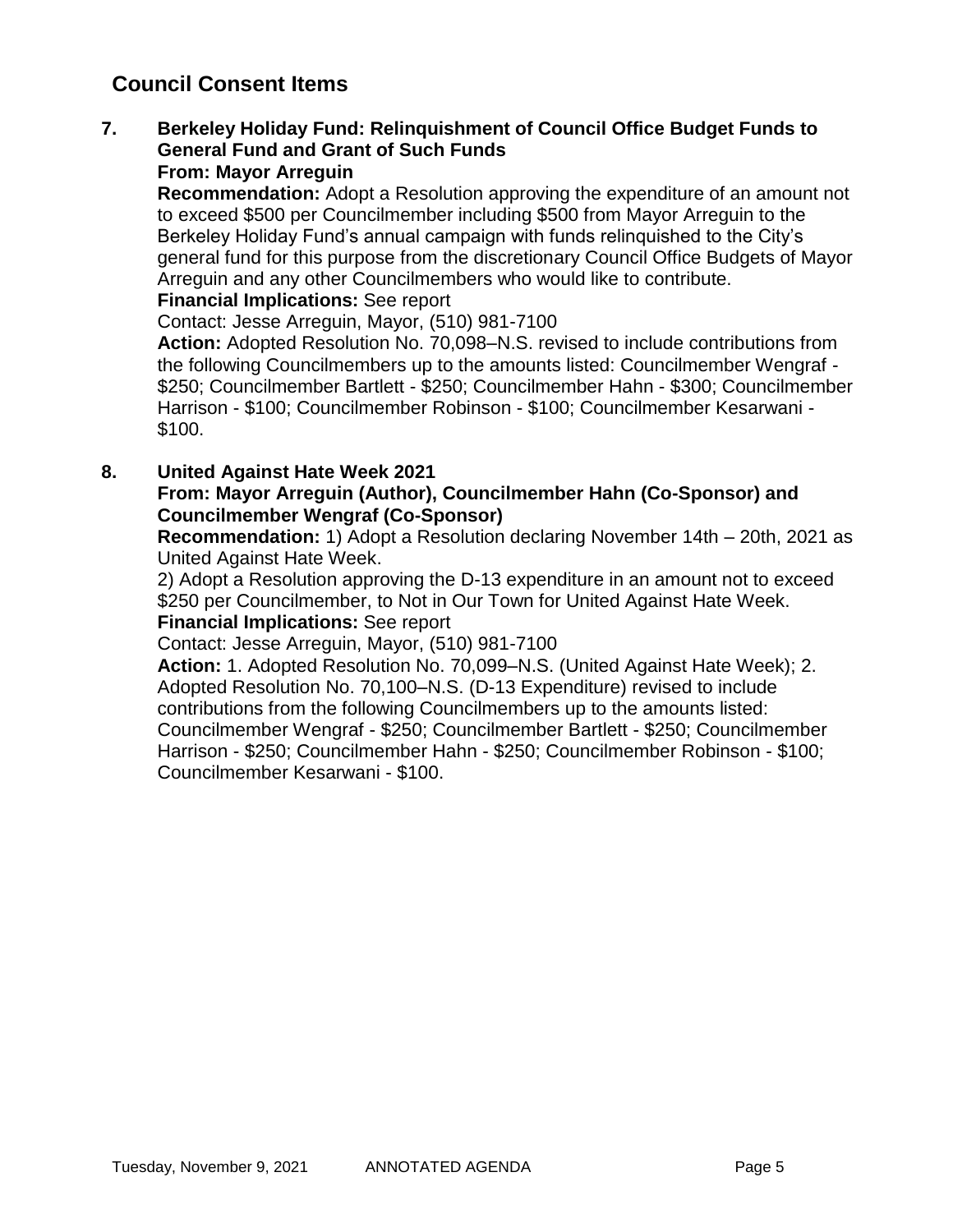**9. Affordable Housing Overlay** *(Reviewed by the Land Use, Housing & Economic Development Policy Committee)*

## **From: Councilmember Taplin (Author), Councilmember Bartlett (Co-Sponsor), Councilmember Robinson (Co-Sponsor)**

**Recommendation:** Council refers to the City Manager and the Planning Commission to consider an Affordable Housing Overlay for 100% affordable housing and seek to integrate it into the ongoing Housing Element process in anticipation of the 2023-2031 RHNA cycle. Staff should consider revisions to the zoning code and General Plan, permitting increased height and density for 100% affordable housing developments, including specific consideration of labor and design/form standards, to achieve the underlying goals:

1. Exceeding standards set forth in California Government Code Section 65915 (AB-1763) with additional local height and density incentives, including waivers and modifications similar to those vested in state density bonus law, with ministerial approval for qualifying 100% affordable projects deed-restricted for Low, Very Low, Extremely Low, and Moderate Income households (exclusive of manager's unit) pursuant to AB-1763, and maintaining demolition restrictions consistent with state law, specifying:

a. In R3, R4, MU-R, and all C-prefixed zoning districts, a local density bonus (granted in addition to, but not compounding with, any State density bonus[es]) with standards reflective of whatever State density bonus a project would be entitled to under the provisions of AB 1763 (2019), waiving limits on floor area ratio, and permitting up to 80% lot coverage; and study additional incentives in these zones; b. In R-1, R-1A, R-2, and R-2A zones, a local bonus for qualifying projects inclusive of existing density bonuses, waiving limits on floor area ratio, and permitting up to 80% lot coverage; and study project feasibility in these zones;

c. Create General Plan amendments that allow for 100% affordable qualifying projects to increase density while avoiding inconsistencies with General Plan densities;

d. Skilled and trained workforce standards as defined by SB-7 (Atkins, 2021) for qualifying projects with at least 50,000 square feet of total floor area;

2. Exempting parcels with Designated City, State, and Federal Historic Landmarks;

3. Exempting parcels in Very High Fire Hazard Severity Zones (VHFHSZ) as determined by the California Department of Forestry and Fire Protection (CalFire), and in City of Berkeley Fire Zones 2 and 3;

4. Develop objective design standards or form-based standards for qualifying projects to receive ministerial approval, including guidelines for architectural details with respect to neighborhood context, massing, and building facades; materials, color, and finishes; open space, public art, and landscaping; circulation and outdoor lighting; 20' average building setback above the fourth floor (or 45') from any property line that is adjacent to a low or low-to-medium residential district; utilities; interiors; financial feasibility, and environmental sustainability, to be implemented with the following provisions:

a. Solicit community input, including through public outreach to be conducted in the Housing Element update process, for design standards that would ensure consistency with the City of Berkeley's architectural quality;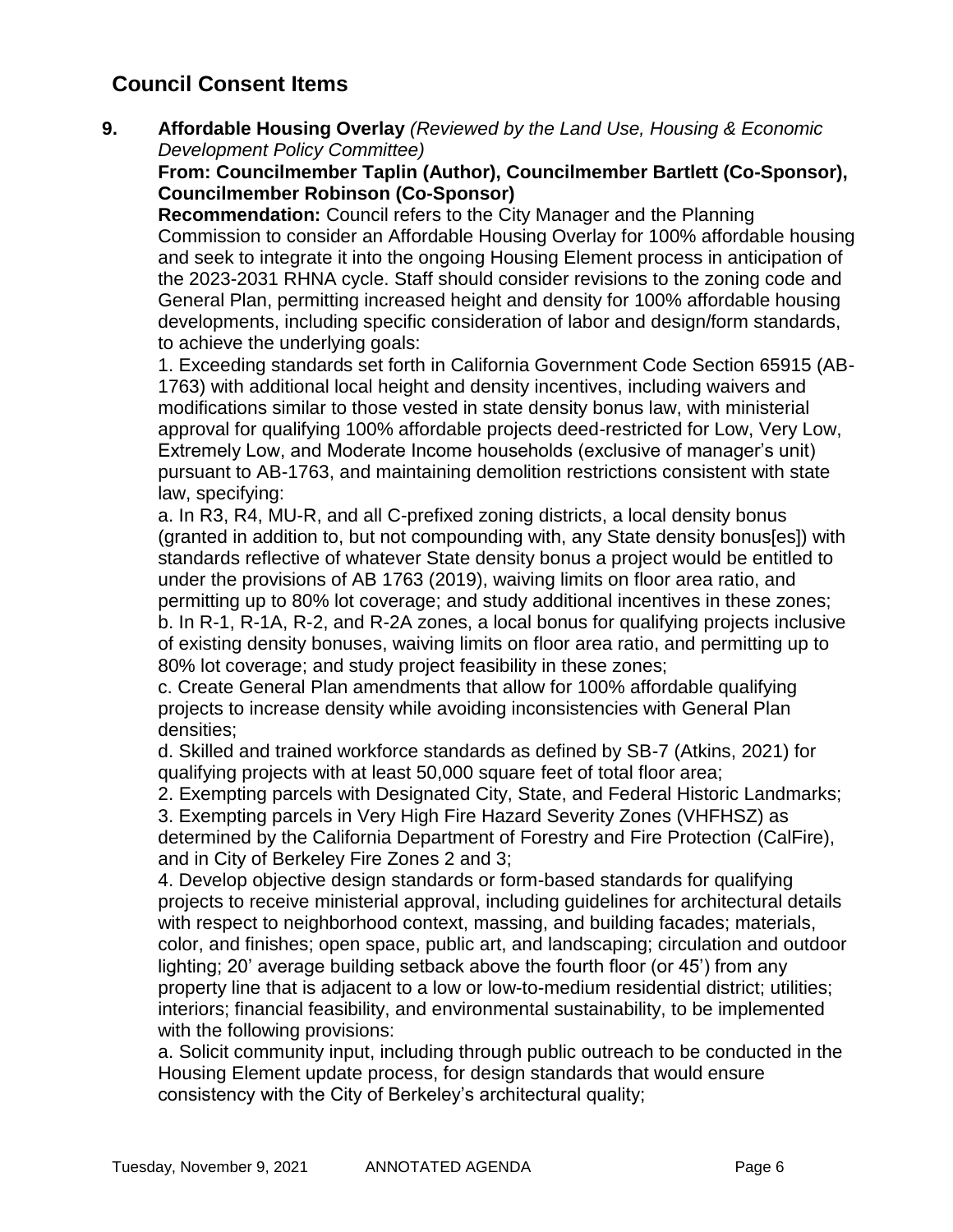b. Establish an advisory Design Review process through the Design Review Committee (DRC). An applicant may elect to return for advisory comment up to two more times. For projects with fewer than 150 units, the City shall review and approve, based on consistency with objective standards, an affordable housing application within 90 days of submission. After 60 days, the City shall provide the applicant with an exhaustive list of objective standards not met by the project, and how the standards could or should be met. For projects with 150 units or more, these time frames shall be 90 and 180 days, respectively. The time under these provisions will toll between the City's issuance of a letter describing inconsistency with objective standards and the time necessary for the applicant to respond to those items. *Policy Committee Recommendation: On October 7, 2021 the Land Use, Housing & Economic Development policy committee took the following action: M/S/C (Robinson/Hahn) Positive recommendation to approve the item as submitted in supplemental material from the Author; revising the first paragraph of the recommendation to read "Council refers to the City Manager and the Planning Commission to consider an Affordable Housing Overlay for 100% affordable housing and seek to integrate it into the ongoing Housing Element process in anticipation of the 2023-2031 RHNA cycle. Staff should consider revisions to the zoning code and General Plan, permitting increased height and density for 100% affordable housing developments, including specific consideration of labor and design/form standards, to achieve the underlying goals:"; and adding the words "or form-based standards" to bullet 4 of the recommendation.*

### **Financial Implications:** See report

Contact: Terry Taplin, Councilmember, District 2, (510) 981-7120 **Action:** Councilmember Hahn added as a co-sponsor. Approved recommendation as revised in the policy committee recommendation.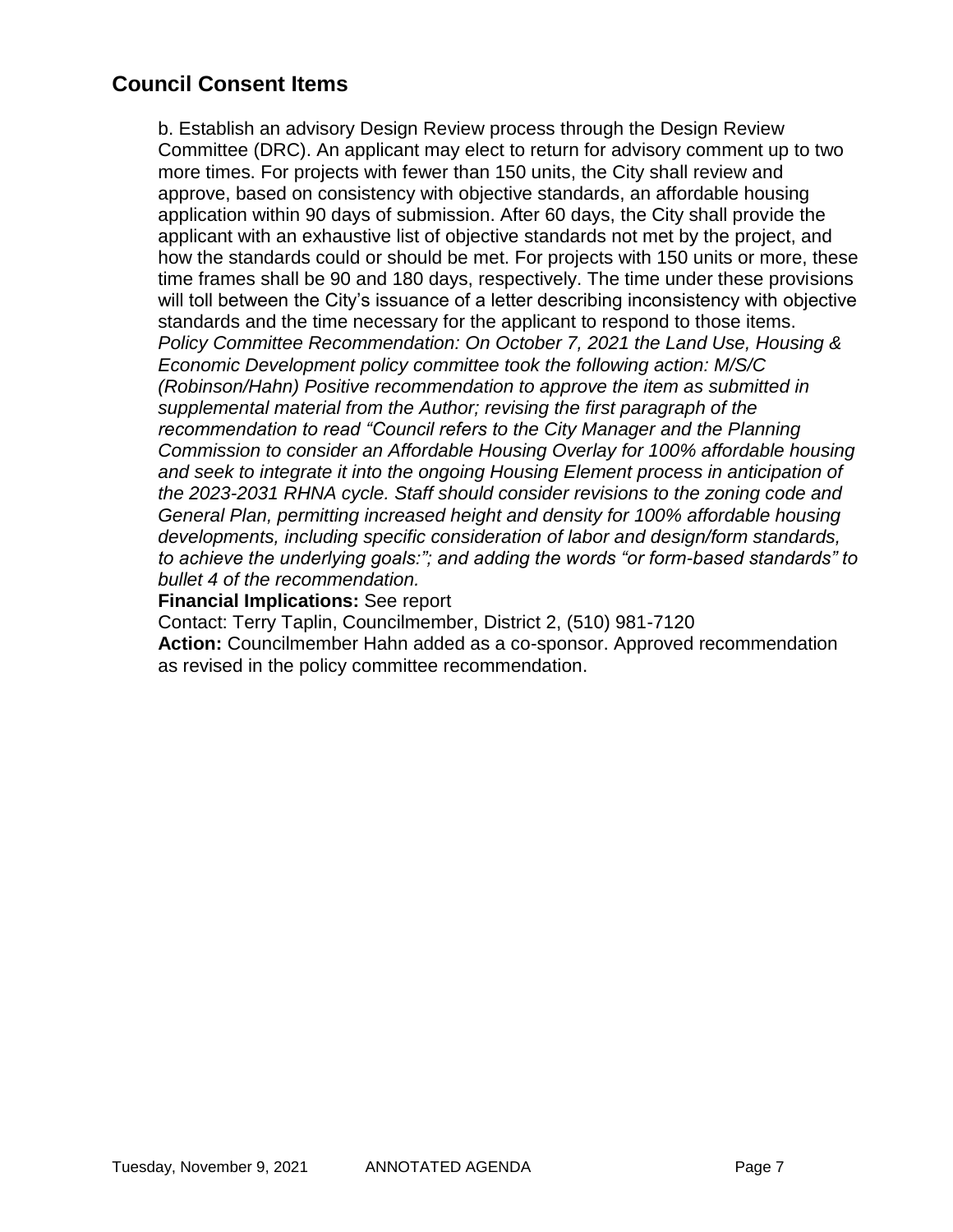## **10. Budget Referral: Berkeley Ceasefire**

**From: Councilmember Taplin (Author), Councilmember Bartlett (Co-Sponsor), Mayor Arreguin (Co-Sponsor) and Councilmember Wengraf (Co-Sponsor) Recommendation:** 1. Refer to the Fiscal Year 2023 budget process \$200,000 for consulting costs to develop a Gun Violence Intervention (GVI) program, commonly known as "Operation Ceasefire."

2. Refer to the City Manager the development of a Gun Violence Intervention program with technical support from experienced consultants solicited by a Request For Proposals (RFP), community service providers including faith groups and violence intervention programs, hospital intervention programs, life coaching programs, Berkeley Housing Authority, Berkeley YouthWorks, Berkeley Police Department, Alameda County Workforce Development Board, Alameda County District Attorney's Office, Alameda County Probation, California's Office of the Attorney General, US Attorney's Office, US Marshals Service, US Department of Justice, and other jurisdictions and agencies in the region as needed; and consider an alternate Urban Gun Violence Disruption Strategy such as the Peacemaker Fellowships program as implemented in the cities of Richmond, Stockton, and Sacramento.

## **Financial Implications:** \$200,000

Contact: Terry Taplin, Councilmember, District 2, (510) 981-7120 **Action:** Approved recommendation revised to refer the item to the Annual Appropriations Ordinance (AAO) #1 budget process.

### **11. Budget Referral: Strawberry Creek Lodge Food Program From: Councilmember Taplin (Author)**

**Recommendation:** Refer to the Annual Appropriations Ordinance (AAO) #1 budget process \$100,000 for the Strawberry Creek Lodge Food Program. **Financial Implications:** \$100,000 Contact: Terry Taplin, Councilmember, District 2, (510) 981-7120

**Action:** Approved recommendation.

## **12. Budget Referral: West Berkeley Residential Preferential Parking (RPP) From: Councilmember Taplin (Author)**

**Recommendation:** That the City Council refers to the FY2023 budget process the funding of increased staffing, new enforcement vehicles, and sign installations necessary for the expansion of the Residential Preferential Parking (RPP) Program out of its current boundaries into West Berkeley, in zones to be identified and authorized by the Traffic Division of the Public Works Department, as well as for the enhancement of enforcement in existing RPP zones.

## **Financial Implications:** See report

Contact: Terry Taplin, Councilmember, District 2, (510) 981-7120 **Action:** Approved recommendation as revised in Supplemental Communications Packet #1 from Councilmember Taplin to add the exact streets to include in the RPP program.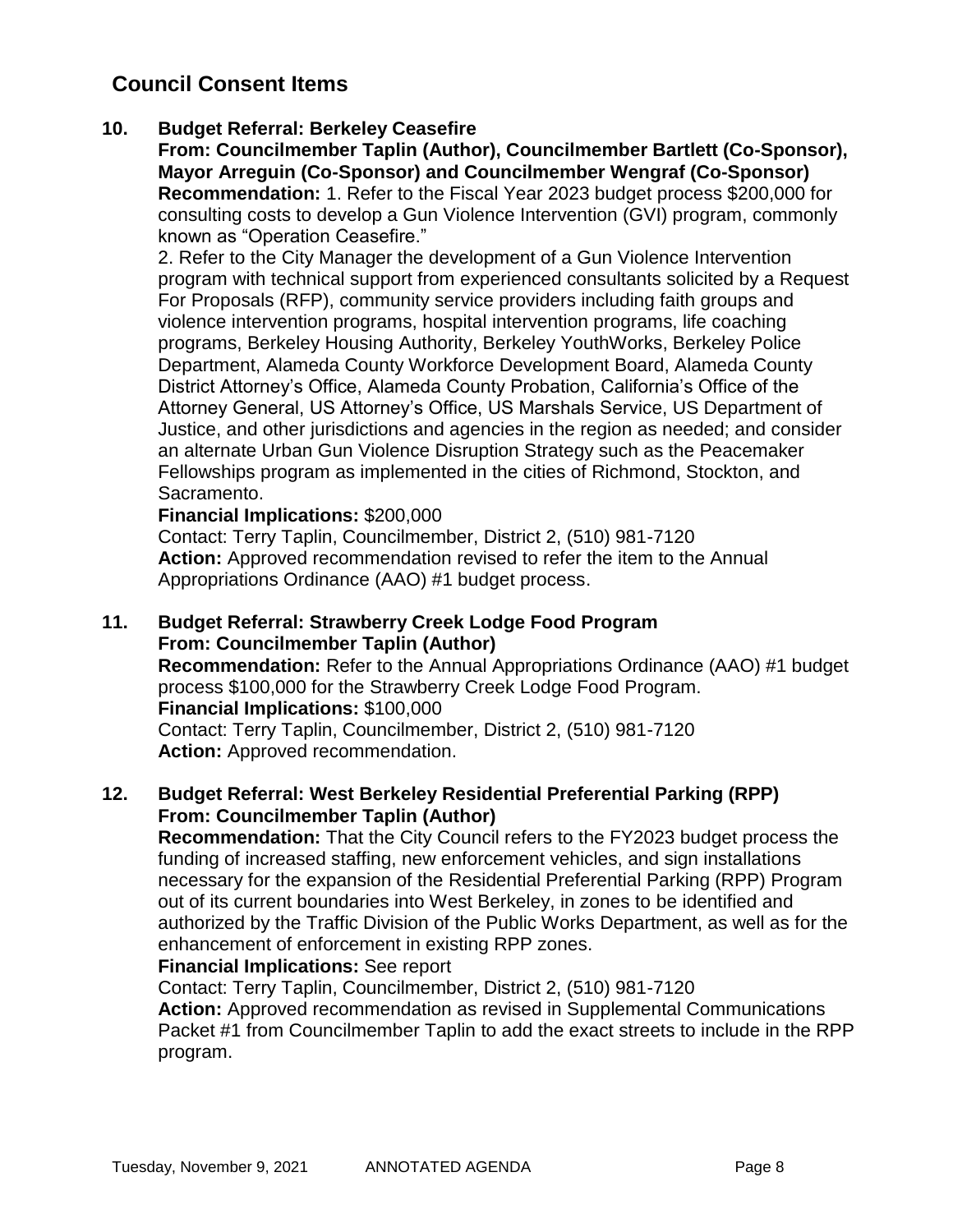**13. Resolution Recognizing Housing as Human Right; Referring to City Manager Several Measures to Begin Developing Social Housing in the City of Berkeley** *(Reviewed by the Land Use, Housing & Economic Development Policy Committee)* **From: Councilmember Taplin (Author), Mayor Arreguin (Co-Sponsor), Councilmember Harrison (Co-Sponsor), Councilmember Hahn (Co-Sponsor) Recommendation:** Adopt a Resolution recognizing housing as a human right; refer to the City Manager's office several measures to begin developing social housing in the City of Berkeley. Measures shall include, but not be limited to:

1. Study and report to council on development potential, including density bonuses, for mixed-income housing development starting with the city-owned parcels at 1011 University Ave, and seek information through an RFI or other process on the potential for cross-subsidized limited-equity leasehold and rental models or other social housing development models;

2. Study and return to council a report and, if feasible, a proposal for a Reparative Justice Revolving Loan Fund with affirmative racial justice and anti-displacement goals in coordination with the city's Small Sites Program, including, but not limited to: a. Providing low-interest loans for tenants, nonprofits, limited-equity co-operatives, and community land trusts to acquire real property; support Low Income Housing Tax Credit (LIHTC) funding; develop and/or maintain mixed-income and permanently affordable housing;

b. Funding a Local Operating Subsidies Program to provide permanently affordable housing for Very Low and Extremely Low Income households;

c. Leveraging local funds with state and regional partnerships through the Bay Area Housing Finance Agency (BAHFA) with the Association of Bay Area Governments (ABAG), Berkeley Housing Authority, Berkeley Unified School District (BUSD) and BART;

d. Consider best practices from other agencies and other partnership opportunities;

3. Refer to the budget process up to \$300,000 for one or more consultants to study potential social housing models for the City of Berkeley;

4. Establish a publicly available, user-friendly data dashboard potentially using thirdparty data visualization tools for monitoring Housing Justice Indicators in the city including, but not limited to:

a. State certification of city's Housing Element and progress toward RHNA goals for each income tier in annual Housing Pipeline Reports;

b. Housing Element compliance with Affirmatively Furthering Fair Housing (AFFH) rule pursuant to California Government Code Section 65583 and Chapter 15, Section 8899.50 of Division 1 of Title 2, presented with, at a minimum:

Citywide and regional affordability as defined by median rents and home prices as share of one-third of the City of Berkeley and Alameda County's median household income in most recent American Community Survey data;

Local funding and open BMR housing application slots available to meet housing needs of Moderate, Low-, Very Low-, and Extremely Low-Income households; Anti-displacement metrics using UC Berkeley Displacement Project data and tracking successful applications to affordable housing units in the city using Local Preference policy;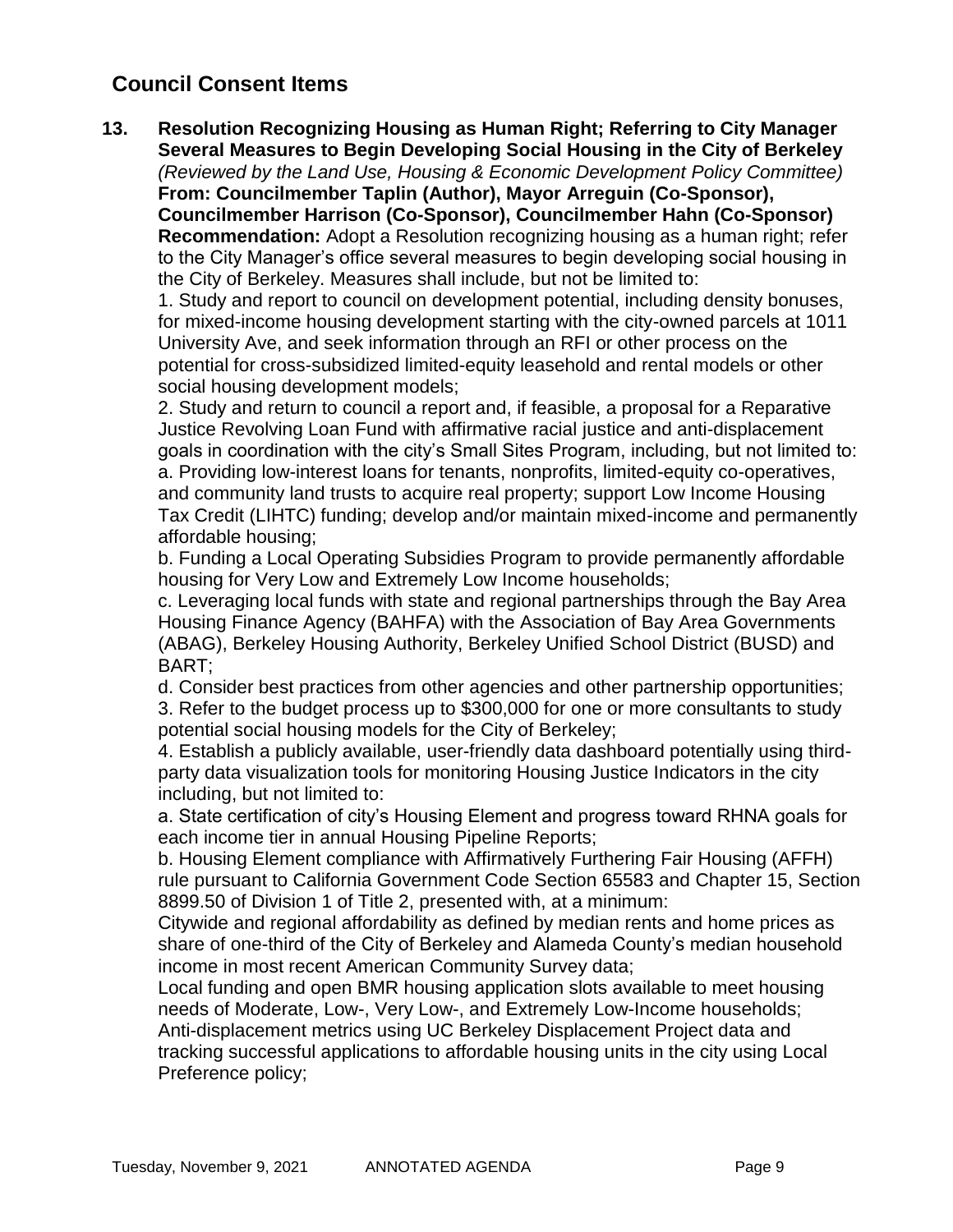Geographic considerations including historic redlining and segregation; Sensitive Communities and High Displacement Risk Areas identified in the 2019 CASA Compact by the Metropolitan Transportation Commission (MTC); and access to economic opportunity as measured by State of California Tax Credit Allocation Committee (TCAC) Opportunity Area Maps;

Any other considerations relevant to AFFH compliance and reparative housing justice.

*Policy Committee Recommendation: On June 17, 2021 the Land Use, Housing & Economic Development policy committee took the following action: M/S/C (Hahn/Robinson) Qualified positive recommendation that Council approve the item with amendments formally discussed at the meeting and as follows: 1. Including a budget referral of up to \$300,000 and clarifying that the allocation may include one or more consultants; 2. Amending the staff report to remove the portion under "Rationale for Recommendation" beginning with "In Hawaii, Sen. Chang has opted for a more direct route…" and encompassing footnotes 48, 49, and 50; and 3. Amending the Resolution to include record of the "attendant freedoms and entitlements as enumerated by the United Nations"; removing the portion of the Resolution incorporating a referral to the City Manager; and making typographical changes to the Resolution as agreed to by the Author.* 

**Financial Implications:** See report

Contact: Terry Taplin, Councilmember, District 2, (510) 981-7120 **Action:** Adopted Resolution No. 70,101–N.S.

#### **14. Budget Referral: Homeless Outreach Coordinator for South Shattuck Avenue and Adeline Street at 62nd Street From: Councilmember Bartlett (Author)**

**Recommendation:** Referral to the November Budget Annual Appropriations Ordinance to fund \$200,000 for a Homeless Outreach Coordinator for South

Shattuck Avenue at Dwight Way to Adeline Street at 62nd Street.

**Financial Implications:** \$200,000

Contact: Ben Bartlett, Councilmember, District 3, (510) 981-7130 **Action:** Approved recommendation.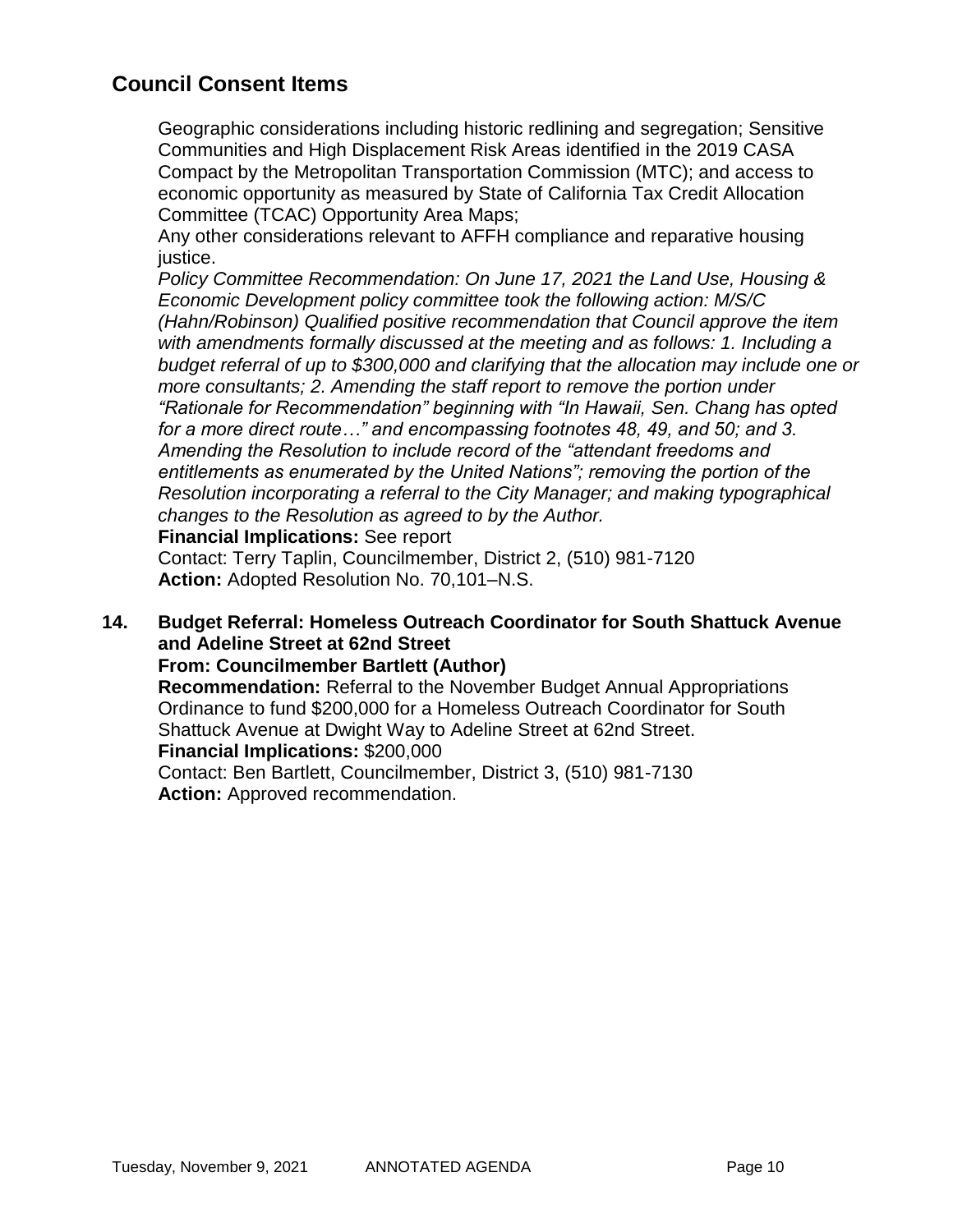**15. Letter of Opposition to the Environmental Protection Agency and Oxitec Ltd.'s Proposal to Release Genetically Engineered Mosquitoes in California Counties From: Councilmember Bartlett (Author), Councilmember Hahn (Co-Sponsor), Councilmember Harrison (Co-Sponsor)**

**Recommendation:** That the Mayor and Members of the Berkeley City Council oppose the United States Environmental Protection Agency ("US EPA") and Oxitec Ltd.'s proposal to conduct the world's largest release of genetically engineered ("GE") Aedes Aegypti mosquitoes. The mosquitos are proposed to be released across 12 California counties, which may include: Shasta, Yolo, Sacramento, Alameda, Stanislaus, Fresno, Tulare, Los Angeles, Orange, San Bernardino, and Riverside. The company intends to release several billion of the mosquitoes on 85,000 acres over a 2-year period. The Council should ask the US EPA Administrator Michael Regan, California Environmental Protection Agency ("CalEPA") Secretary Jared Blumenfeld, and Governor Gavin Newsom to deny the experimental use permit ("EUP") application to release genetically engineered mosquitoes across the state. The Council should send letters to State Senator Nancy Skinner, Rep. Barbara Lee, Rep. Mark DeSaulnier, Sen. Dianne Feinstein, Sen. Alex Padilla, Assemblymember Buffy Wicks, and County Supervisor Keith Carson. **Financial Implications:** See report

Contact: Ben Bartlett, Councilmember, District 3, (510) 981-7130 **Action:** 10 speakers. Moved to Action Calendar. M/S/C (Robinson/Wengraf) to take no action on Item 15.

**Vote:** All Ayes.

**16. Budget Referral: Solano-Peralta Park restoration and improvements From: Councilmember Hahn (Author)**

**Recommendation:** Refer \$50,000 to the November 2021 AAO process for restoration and improvements for the Solano-Peralta Park, located at 1559 Solano Avenue, also bordered by Peralta and Capistrano Avenues **Financial Implications:** \$50,000

Contact: Sophie Hahn, Councilmember, District 5, (510) 981-7150 **Action:** Approved Recommendation as revised in Supplemental Communications Packet #1 from Councilmember Hahn.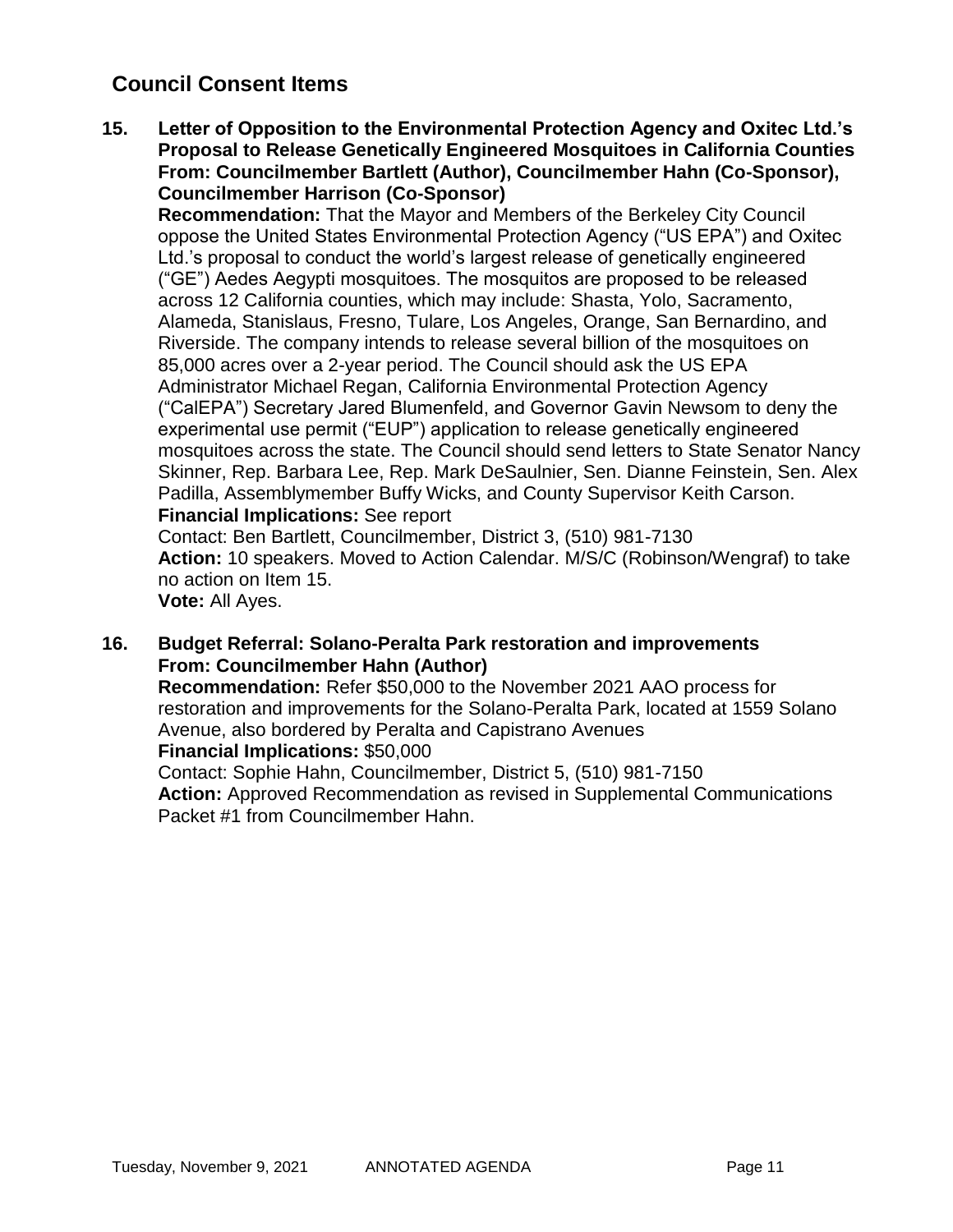**17. Bright Streets to Schools** *(Reviewed by the Facilities, Infrastructure, Transportation, Environment & Sustainability Policy Committee)*

**From: Councilmember Hahn (Author), Councilmember Wengraf (Co-Sponsor) Recommendation:** 1. Complete the work, if necessary, to paint all crosswalks, midlines, bike lanes, and other street markings, clarify and/or improve traffic signage, and paint curbs in areas around Berkeley public schools

2. Conduct an inventory to determine the cost of painting and/or improving crosswalks, midlines, bike lanes, and other street markings, traffic signage, and curbs in areas around City of Berkeley public buildings, including libraries, senior centers, recreation centers, and other facilities with public access and substantial public use, and in high-volume pedestrian areas and commercial districts; and 3. Identify additional funding sources for completing such work.

4. Present general design standards for crosswalks and other street markings, signs, reflectors, bollards and other safety and street markings to ensure consistency and safety the FITES Committee for input and review, and eventual adoption of official patterns and elements to be specified for all new and refreshed streets in Berkeley. *Policy Committee Recommendation: On October 7, 2021 the Facilities,* 

*Infrastructure, Transportation, Environment & Sustainability policy committee took the following action: M/S/C (Robinson/Harrison) to send the item, as revised in the supplemental material submitted by Councilmember Hahn, and further revised by the committee to the City Council with a positive recommendation. The committee revised the fourth recommendation to read: Present general design standards for crosswalks and other street markings, signs, reflectors, bollards and other safety and street markings to ensure consistency and safety the FITES Committee for input and review, and eventual adoption of official patterns and elements to be specified for all new and refreshed streets in Berkeley.*

**Financial Implications:** See report

Contact: Sophie Hahn, Councilmember, District 5, (510) 981-7150 **Action:** Approved recommendation as revised in Supplemental Communications Packet #2 from Councilmember Hahn to update the recommendation from the policy committee.

## **18. PG&E's Safety Initiative: 10,000 Miles of Undergrounding Power Lines From: Councilmember Wengraf (Author), Councilmember Taplin (Co-Sponsor) and Councilmember Hahn (Co-Sponsor)**

**Recommendation:** Adopt a Resolution and send a letter to the PG&E CEO and Board of Directors recommending that Berkeley's evacuation routes and the two established but yet to be completed Underground Utility Districts in Berkeley's Very High Fire Hazard Severity Zone be considered in the 10,000-mile promise to underground utilities.

## **Financial Implications:** None

Contact: Susan Wengraf, Councilmember, District 6, (510) 981-7160 **Action:** Mayor Arreguin added as a co-sponsor. Adopted Resolution No. 70,102– N.S.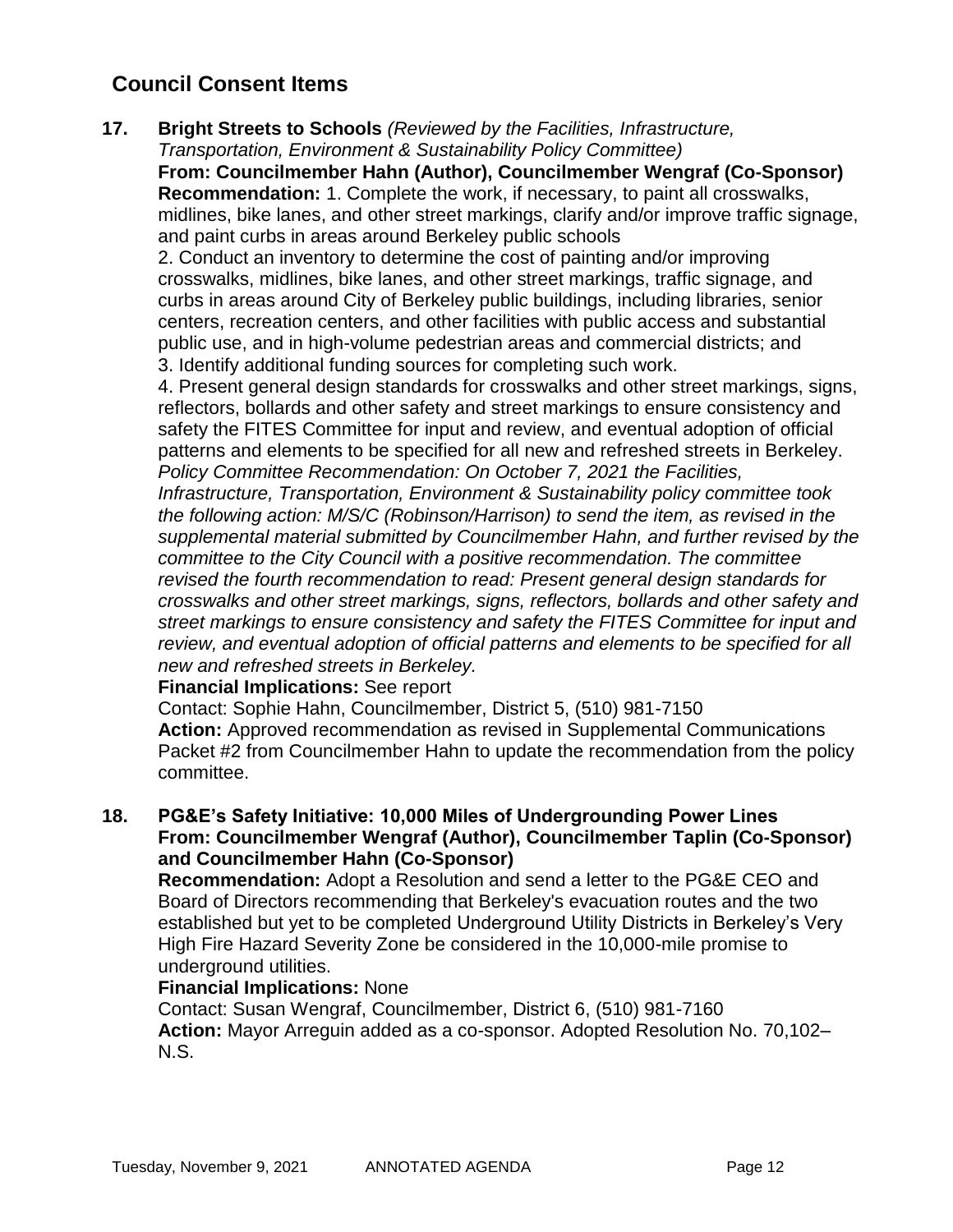## **Action Calendar**

*The public may comment on each item listed on the agenda for action as the item is taken up. For items moved to the Action Calendar from the Consent Calendar or Information Calendar, persons who spoke on the item during the Consent Calendar public comment period may speak again at the time the matter is taken up during the Action Calendar.*

*The Presiding Officer will request that persons wishing to speak use the "raise hand" function to determine the number of persons interested in speaking at that time. Up to ten (10) speakers may speak for two minutes. If there are more than ten persons interested in speaking, the Presiding Officer may limit the public comment for all speakers to one minute per speaker. Speakers are permitted to yield their time to one other speaker, however no one speaker shall have more than four minutes. The Presiding Officer may, with the consent of persons representing both sides of an issue, allocate a block of time to each side to present their issue. Action items may be reordered at the discretion of the Chair with the consent of Council.*

## **Action Calendar – Public Hearing**

## **19. Public Hearing: Administrative Citations and Property Lien at 2800 Garber Street**

### **From: City Manager**

**Recommendation:** Conduct a public hearing and upon conclusion, adopt a Resolution rejecting the property owners' objection to the cost of the administrative fines issued to them for their failure to comply with the City's anti-blight ordinance and building permit requirement, and allowing the special assessment lien on 2800 Garber St. to be recorded as written and approved by the City Manager. **Financial Implications:** See report Contact: Paul Buddenhagen, City Manager's Office, (510) 981-7000

**Public Testimony:** The Mayor opened the public hearing. 3 speakers. M/S/C (Arreguin/Droste) to close the public hearing. **Vote:** All Ayes.

**Action:** M/S/C (Wengraf/Droste) to call for the previous question. **Vote:** All Ayes.

**Action:** M/S/Failed (Harrison/Hahn) to approve the staff recommendation amended to not apply any fines issued in 2021, but proceed with the rest of the lien amount. **Vote:** Ayes – Bartlett, Harrison, Hahn; Noes – Kesarwani, Taplin, Wengraf, Robinson, Droste, Arreguin.

**Action:** M/S/Carried (Droste/Arreguin) to adopt Resolution No. 70,103-N.S. rejecting the property owners' objection to the cost of the administrative fines issued to them for their failure to comply with the City's anti-blight ordinance and building permit requirement, and allowing the special assessment lien on 2800 Garber St. to be recorded as written and approved by the City Manager. **Vote:** All Ayes.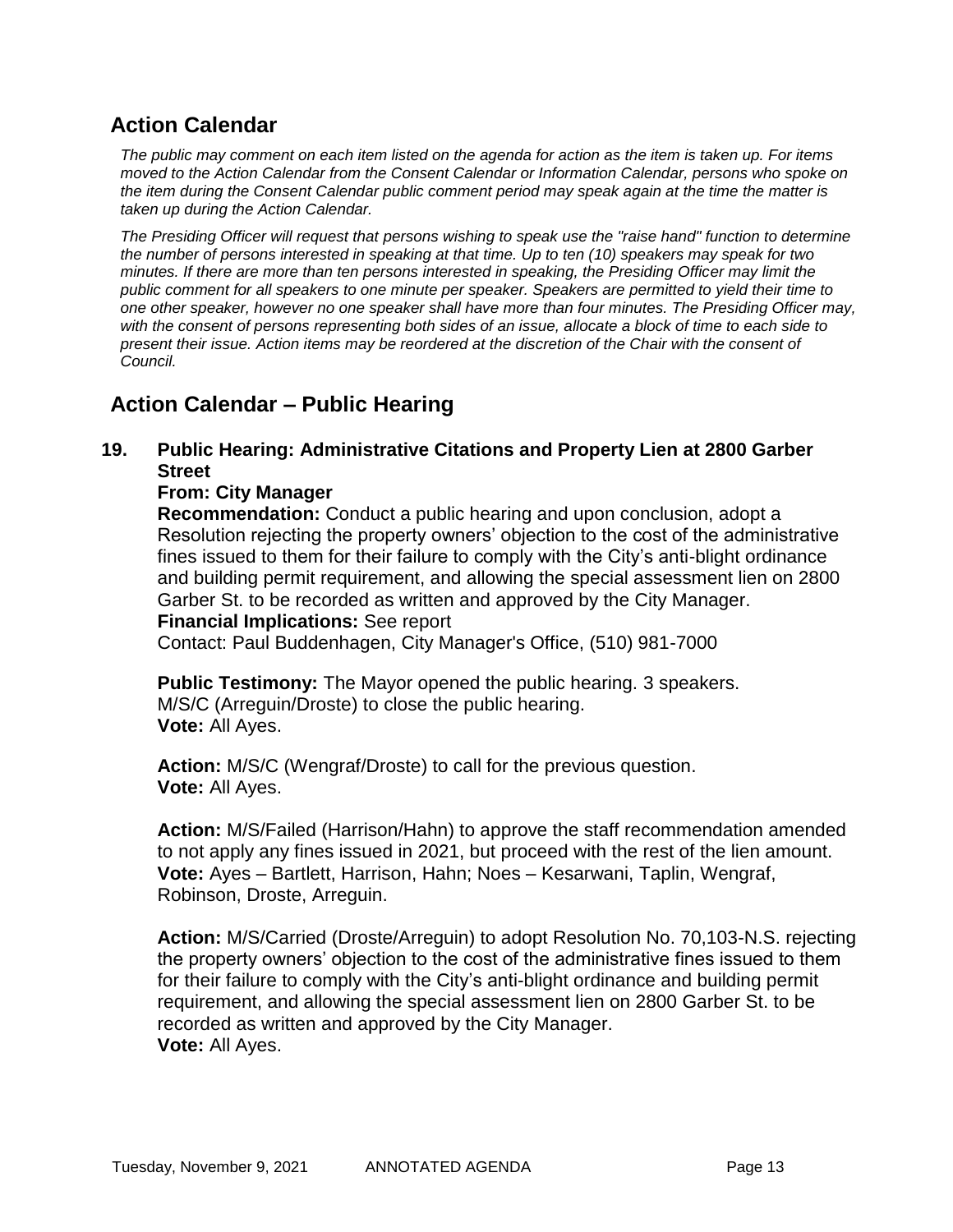## **Action Calendar – Old Business**

**20. Objective Standards Recommendations for Density, Design and Shadows** *(Continued from October 26, 2021)* (*Item Contains Supplemental Material)* **From: Joint Subcommittee for the Implementation of State Housing Laws Recommendation:** Refer to the Planning Commission and Design Review Committee to review the recommendations from the Joint Subcommittee for the Implementation of State Housing Laws (JSISHL) for objective standards for density, design and shadows and draft Zoning Ordinance amendments for City Council consideration.

**Financial Implications:** See report

Contact: Alene Pearson, Commission Secretary, (510) 981-7400

**Action:** M/S/C (Arreguin/Robinson) to suspend the rules and extend the meeting to 12:00 a.m.

**Vote:** Ayes – Kesarwani, Taplin, Bartlett, Harrison, Hahn, Robinson, Droste, Arreguin; Noes – Wengraf.

**Action:** 16 speakers. M/S/C (Taplin/Droste) to table Item 20 indefinitely. **Vote:** Ayes – Kesarwani, Taplin, Bartlett, Hahn, Wengraf, Robinson, Droste, Arreguin; Noes – None; Abstain – Harrison.

**21. Proposal to Allocate Revenues Generated by the Transient Occupancy Tax in the Waterfront Area to the Marina Fund to Avoid Insolvency, Rebuild its Fund Balance and to Stabilize its Finances** *(Continued from October 26, 2021)* **From: Parks and Waterfront Commission**

**Recommendation:** That Council adopt a Resolution adopting a policy that all Transient Occupancy Taxes (TOT hotel tax) generated at the Berkeley Waterfront be allocated to the City's Marina Enterprise Fund. All other property, sales, utility users, and parking taxes; as well as business license and franchise fees, would continue to be allocated to the City's General Fund.

*Policy Committee Recommendation: Send the item to Council with a negative receommendation and additionally request a referral to the Budget & Finance Policy Committee to discuss and develop alternative revenue streams for the Marina Fund including a dedicated reserve.*

**Financial Implications:** See report

Contact: Roger Miller, Commission Secretary, (510) 981-6700 **Action:** M/S/C (Arreguin/Wengraf) to continue Item 21 to November 16, 2021. **Vote:** All Ayes.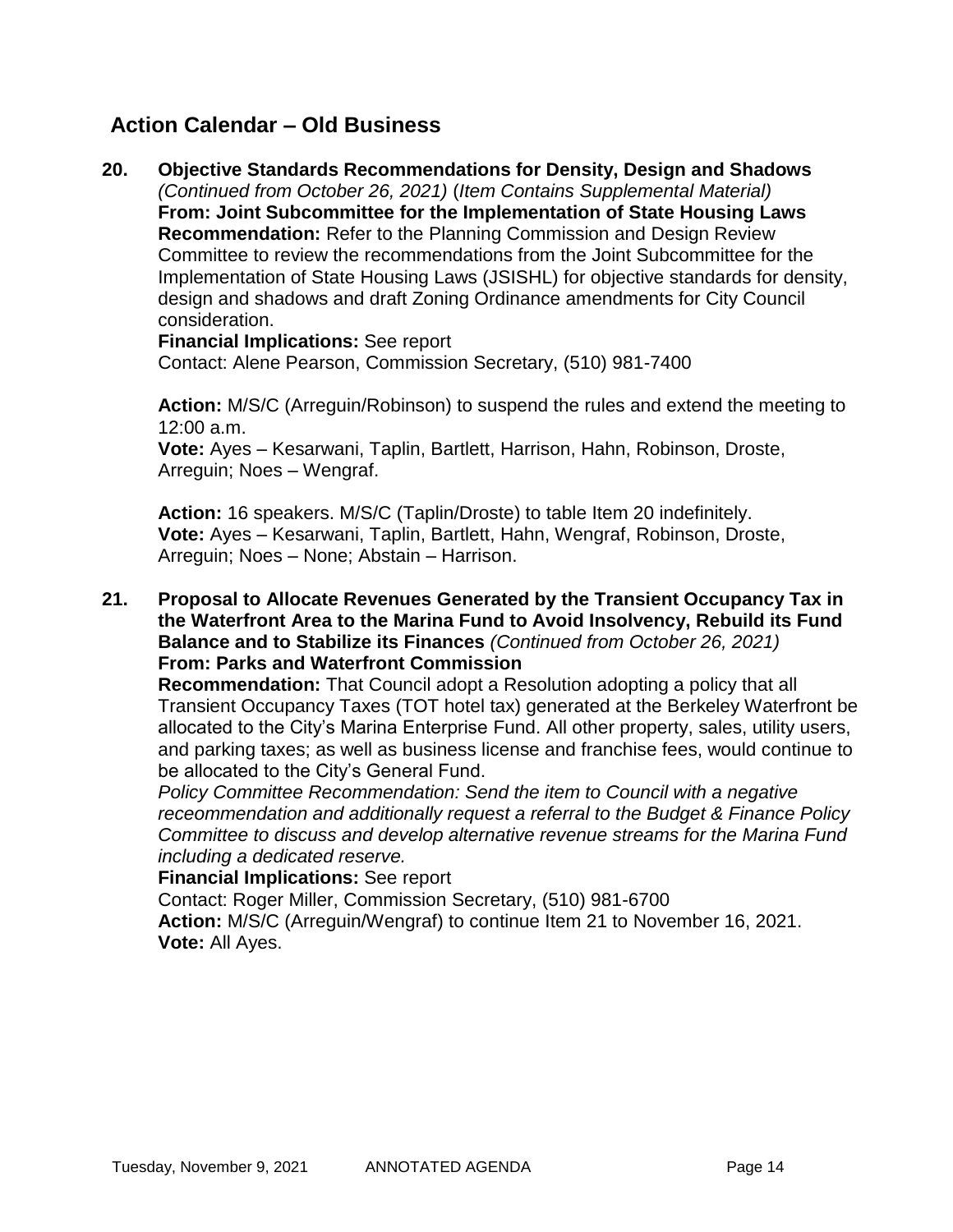## **Action Calendar – Old Business**

**22. Amending the Berkeley Election Reform Act (BERA) Relating to Officeholder Accounts (***Reviewed by the Agenda & Rules Committee) (Continued from October 26, 2021)*

### **From: Agenda & Rules Committee: Mayor Arreguin, Councilmember Hahn, Councilmember Wengraf**

**Recommendation:** Take one of the following actions:

1. Refer a proposal to the Fair Campaign Practices Commission (FCPC) amending the Berkeley Election Reform Act (BERA), BMC Chapter 2.12, and Lobbyist Registration Act, BMC Chapter 2.09, to enact "a reasonable set of limitations and rules" to regulate the maintenance of officeholder accounts, as developed and referred for consideration by the Agenda and Rules Committee; or

2. Refer a proposal to the FCPC amending BERA, BMC Chapter 2.12, to prohibit Officeholder Accounts, as originally proposed by the Fair Campaign Practices Commission.

*Policy Committee Recommendation: Send the item to Council with two proposed alternatives: 1) Councilmember Hahn's proposal to regulate officeholder accounts, and 2) the Fair Campaign Practices Commission proposal to prohibit officeholder accounts; and to include the Commission's analysis of regulating officeholder accounts in the item that goes to the full Council.* 

#### **Financial Implications:** See report

Contact: Sophie Hahn, Councilmember, District 5, (510) 981-7150

**Action:** M/S/C (Arreguin/Robinson) to suspend the rules and extend the meeting to 11:30 p.m.

**Vote:** Ayes – Kesarwani, Taplin, Bartlett, Harrison, Hahn, Robinson, Droste, Arreguin; Noes – Wengraf.

**Action:** M/S/Failed (Droste/Kesarwani) to adopt Option 2 to refer prohibition of Officeholder Accounts to the Fair Campaign Practices Commission. **Vote:** Ayes – Kesarwani, Taplin, Robinson, Droste; Noes – Bartlett, Harrison, Hahn, Wengraf, Arreguin.

**Action:** 0 speakers. M/S/Carried (Arreguin/Harrison) to refer a proposal to the Fair Campaign Practices Commission (FCPC) amending the Berkeley Election Reform Act (BERA), BMC Chapter 2.12, and Lobbyist Registration Act, BMC Chapter 2.09, to enact "a reasonable set of limitations and rules" to regulate the maintenance of officeholder accounts, as developed and referred for consideration by the Agenda and Rules Committee.

**Vote:** Ayes – Bartlett, Harrison, Hahn, Wengraf, Robinson, Arreguin; Noes – Kesarwani, Taplin, Droste.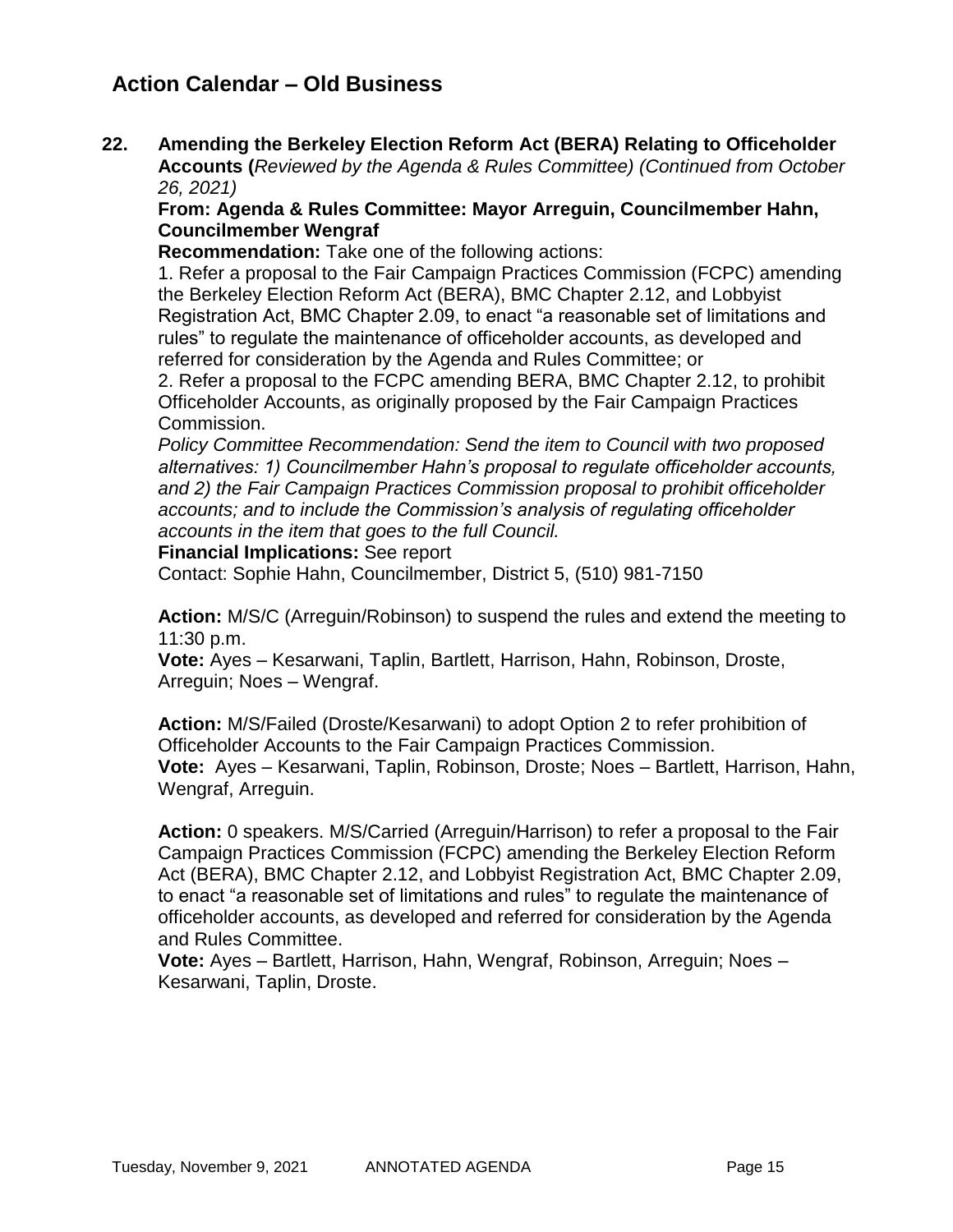**23. Budget Referral: Allocate General Fund Revenues to Support Pilot Program Offering Free AC Transit on Sundays in Berkeley** *(Continued from October 26, 2021) (Item Contains Supplemental Material)*

**From: Councilmember Harrison (Author) and Councilmember Bartlett (Cosponsor)**

**Recommendation:** Refer to the November 2021 budget process approximately \$500,000 in General Fund Revenue toward fully subsidizing AC Transit fares originating from Berkeley on Sundays for at least one calendar year and contingent on restoration of the suspended Line 80 serving some of Berkeley's lowest income neighborhoods.

**Financial Implications:** General Fund - \$500,000 Contact: Kate Harrison, Councilmember, District 4, (510) 981-7140 **Action:** 20 speakers. M/S/C (Harrison/Arreguin) to refer the item to the November 2021 AAO process with a revised recommendation as written below.

- *1. Refer to the November 2021 budget process approximately \$500,000 in General Fund Revenue from the American Rescue Plan Act allocation to collaborate with AC Transit to launch a one-year pilot free transit program to subsidize:*
	- *a. AC Transit rides originating from Berkeley on Sundays for at least one calendar year,*
	- *b. Rides for youth, ages 18 years and under,*
	- *c. Rides for seniors, ages 65 plus,*
	- *d. People with qualifying disabilities residing in Berkeley;*
- *2. Provision of funds will be contingent on restoration of service lost during the pandemic.*
- *3. Evaluate the pilot program after one year and:* 
	- *a. consider allocating additional funds.*

**Vote:** Ayes – Kesarwani, Taplin, Bartlett, Harrison, Hahn, Robinson, Droste, Arreguin; Noes – None; Abstain – Wengraf.

## **Public Comment – Items Not Listed on the Agenda -** 2 speakers.

## **Adjournment**

**Action:** M/S/C (Arreguin/Wengraf) to adjourn the meeting.

**Vote:** Ayes – Kesarwani, Taplin, Bartlett, Harrison, Hahn, Wengraf, Robinson, Arreguin; Noes – None; Abstain – None; Absent – Droste.

Councilmember Droste absent at 11:52 p.m.

Adjourned at 11:55 p.m.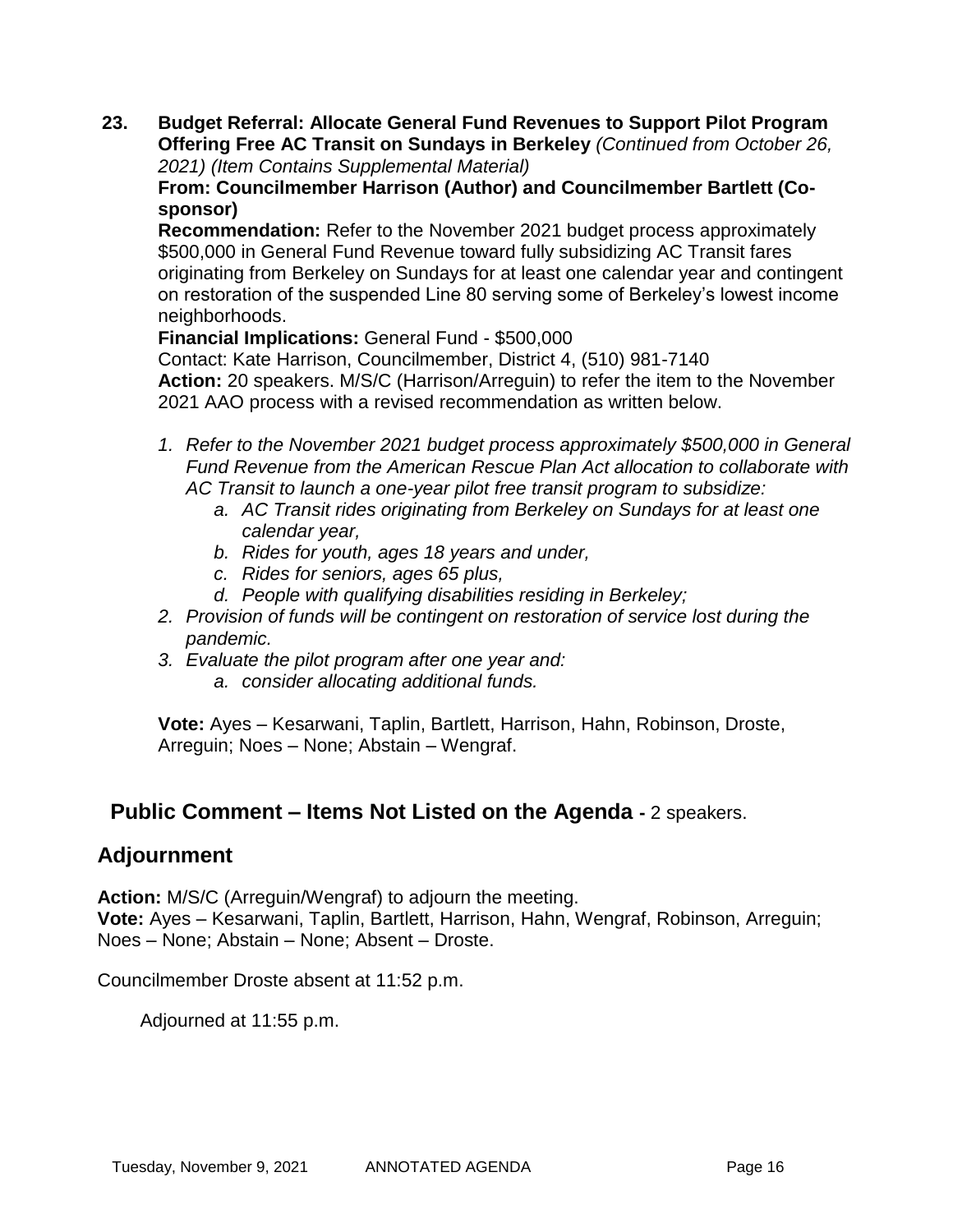## **Communications – November 9, 2021**

*Council rules limit action on Communications to referral to the City Manager and/or Boards and Commissions for investigation and/or recommendations. All communications submitted to Council are public record.*

### **Homeless Crimes Against Business'**

- 1. Tai Yu, owner of Great China Restaurant
- 2. Hugh, owner of Music Lovers Audio
- 3. Laura Menard
- 4. Eric Friedman

#### **Public Toilet Placement at the People's Park Mural**

- 5. Pablo Menendez
- 6. Liz Wiener
- 7. Aminta Steinbach
- 8. Christine Schwartz
- 9. Yeshi Neumann
- 10.Miles Perez
- 11.Kathleen Caine
- 12.Jean Hohl

#### **Automated License Plate Readers (ALRP)**

- 13.Margot Smith
- 14.Diana Bohn
- 15.Elliot Halpern

#### **Public Security Cameras**

16.Cecelia Mautner

#### **Berkeley Bird Festival**

17.Glenn Phillips, on behalf of the Golden Gate Audubon Society

#### **Native Plant Film**

18.Kelly Hammargren

#### **North Berkeley Senior Center – Investigate and Audit**

19.Walter Wood

#### **1915 Berryman**

- 20.David Kellogg
- 21.Nicholas Armour, Planning and Development
- 22.Mary Telling
- 23.Eric Johnson
- 24.Dorothy Walker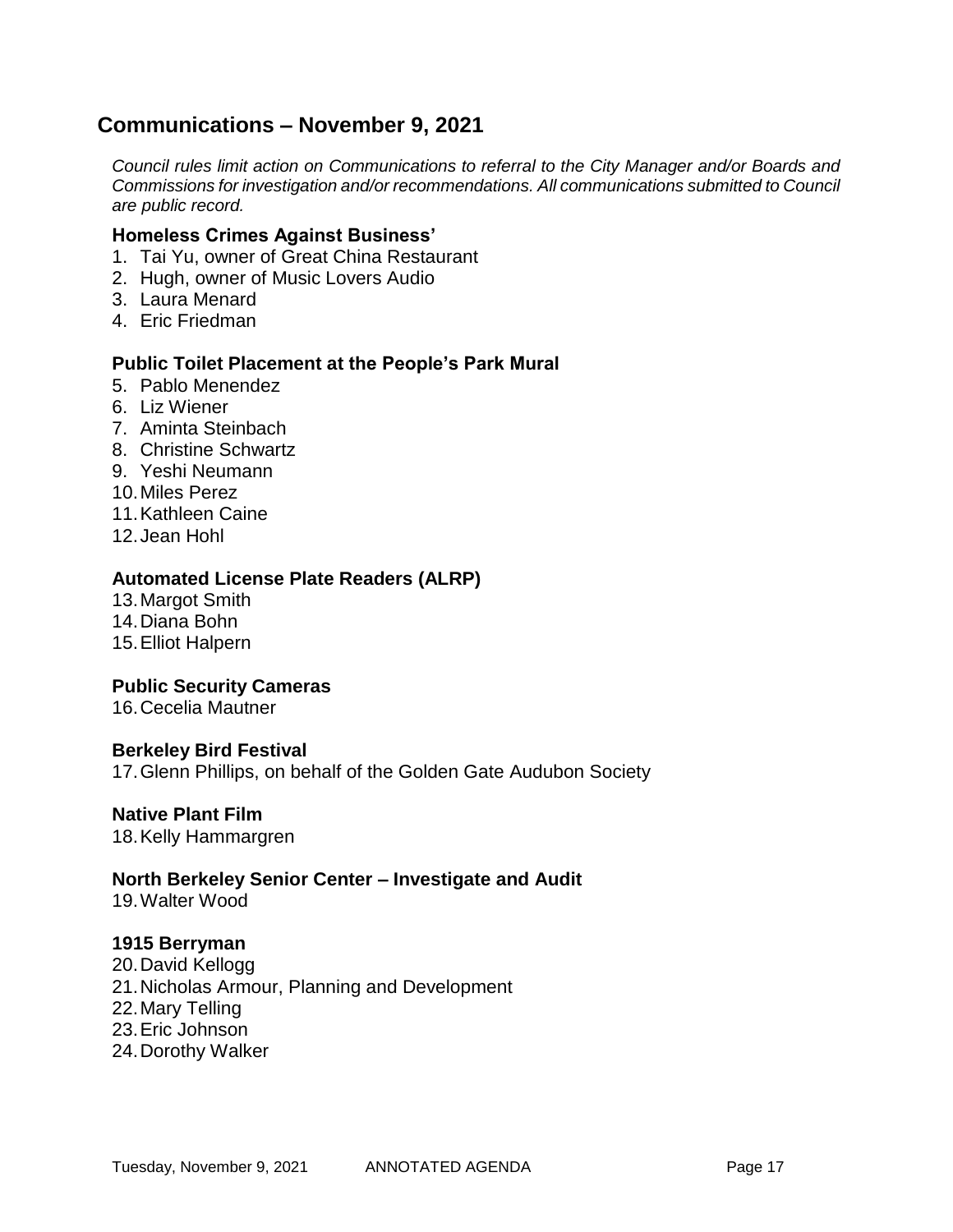#### **Eden I&R October 2021 E-Newsletter** 25.Eden I&R

**Wireless Radiation** 26.Phoebe Anne Sorgen (2)

**Support the Plastic Bag Ordinance** 27.32 similarly-worded form letters

**Zoning** 28.Kaye Jacuzzi

**Water Main Break on University** 29.Jack Hlavac, Managing Director of DoubleTree by Hilton Berkeley Marina (2)

**League of Women Voters of Berkeley, Albany and Emeryville – Police Oversight** 30.Katherine Lee, Interim Director of Police Accountability

## **Letter of Intent to File a Restraining Order**

31.Yesica Prado and Melissa Cheatwood

**Street Paving** 32.Dan Wohlfeiler

**URL's Only** 33.Vivian Warkentin (2)

## **Supplemental Communications and Reports 1**

**Item #12: Budget Referral: West Berkeley Residential Preferential Parking (RPP)** 34.Supplemental material, submitted by Councilmember Taplin

**Item #15: Letter of Opposition to the Environmental Protection Agency and Oxitec Ltd.'s Proposal to Release Genetically Engineered Mosquitoes in California Counties**

35.Diana Bohn

**34.Item #16: Budget Referral: Solano-Peralta Park Restoration and Improvements** 36.Supplemental material, submitted by Councilmember Hahn

## **Item #19: Public Hearing: Administrative Citations and Property Lien at 2800 Garber Street**

37.Jean-Pierre Langlois (2)

**Item #20: Objective Standards Recommendations for Density, Design and Shadows** 38.Todd Darling (2)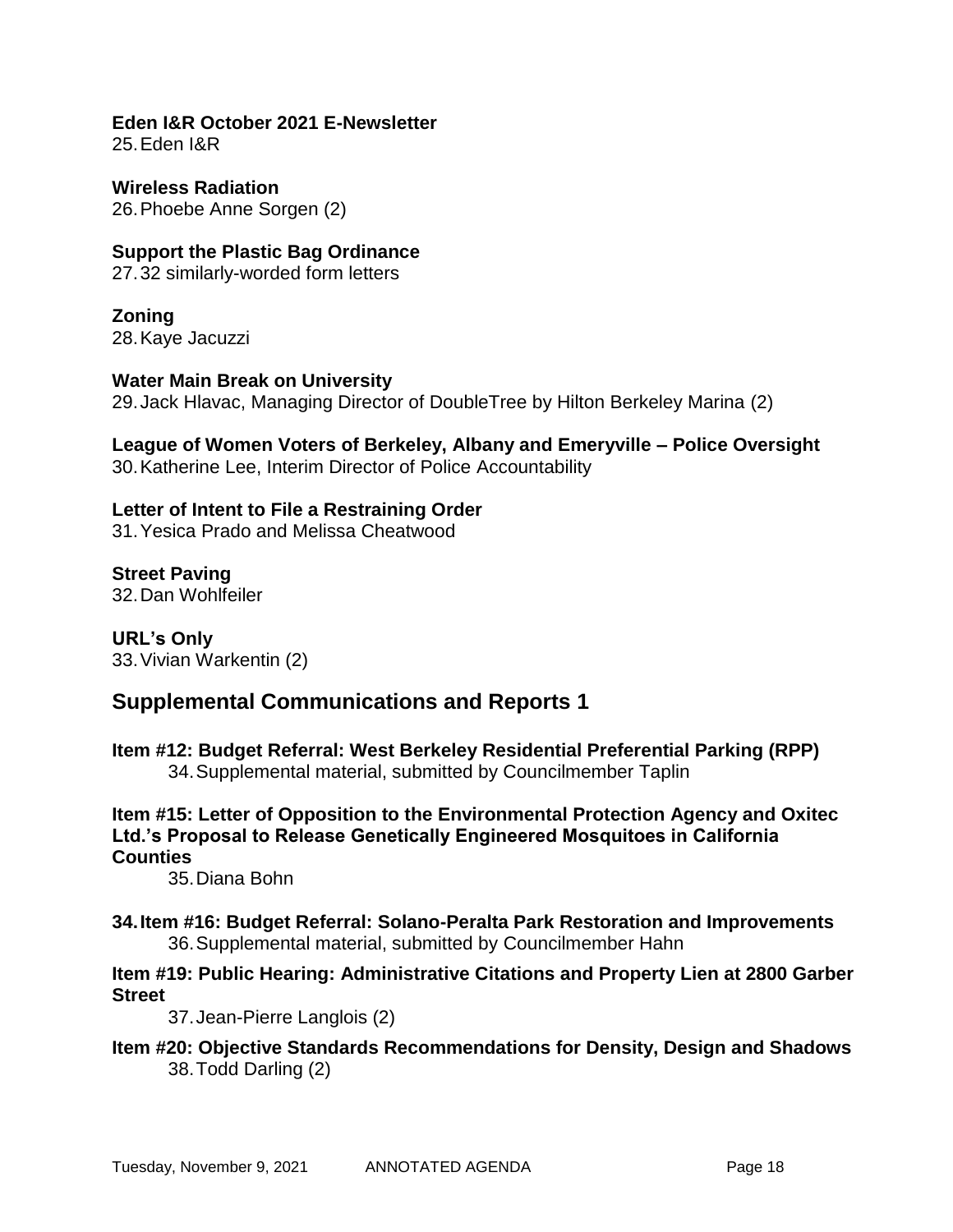### **Item #21: Proposal to Allocate Revenues Generated by the Transient Occupancy Tax in the Waterfront Area to the Marina Fund to Avoid Insolvency, Rebuild its Fund Balance and to Stabilize its Finances**

39.Gordon Wozniak, Chair of Parks & Waterfront Commission

#### **Item #23: Budget Referral: Allocate General Fund Revenues to Support Pilot Program Offering Free AC Transit on Sundays in Berkeley**

40.Daniel Tahara

## **Supplemental Communications and Reports 2**

### **Item #9: Affordable Housing Overlay**

- 41.8 similarly-worded form letters
- 42.Sidharth Kapur
- 43.Kevin Burke

### **Item #13: Resolution Recognizing Housing as Human Right; Referring to City Manager Several Measures to Begin Developing Social Housing in the City of Berkeley**

44.5 similarly-worded form letters

### **Item #15: Letter of Opposition to the Environmental Protection Agency and Oxitec Ltd.'s Proposal to Release Genetically Engineered Mosquitoes in California Counties**

- 45.Supplemental material, submitted by Councilmember Bartlett
- 46.Judith Pierce Davison, on behalf of the Alameda County Mosquito Abatement **District**
- 47.Jenny Wenk
- 48.GMO Free Florida
- 49.Lisa Archer
- 50.Emily Galpern
- 51.Helen Wallace
- 52.220 similarly-worded form letters

#### **Item #17: Bright Streets to Schools**

53.Supplemental material, submitted by Councilmember Hahn

#### **Item #18: PG&E's Safety Initiative: 10,000 Miles of Undergrounding Power Lines**

- 54.Michael Scott
- 55.Richard Laden
- 56.Elizabeth Pulling
- 57.Carol Fields
- 58.Kelly Sika
- 59.Ray Yep
- 60.Takato Umeda
- 61.Scott Scheffler
- 62.Judith Kennedy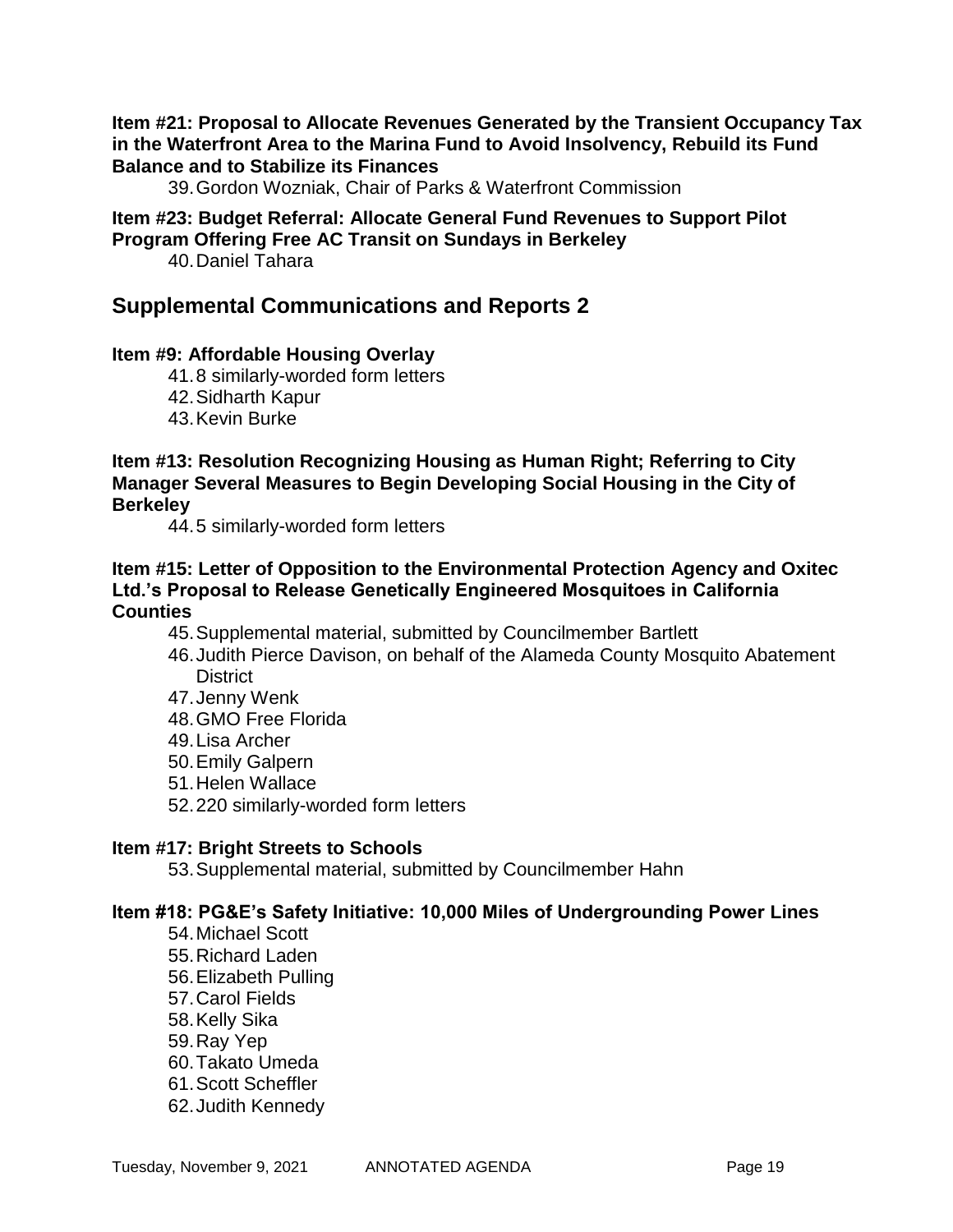- 63.Lauren Streiff 64.Marian Wolfe
- 65.Fredrica Drotos
- 66.John Armitage
- 67.Steven and Tanyung Barnes
- 68.Paul Teicholz
- 69.Susan Jepsen
- 70.Marvin Snow
- 71.Alice and Edward Kahn
- 72.Steven Beckendorf
- 73.Pamela Doolan
- 74.Alan Block
- 75.Craig Baum
- 76.Ruth White
- 77.JT Trollman and Tria Chang
- 78.Carrie Kabat
- 79.Lynda Koolish
- 80.Olga Shalygin Orloff
- 81.Gradiva Couzin

### **Item #19: Public Hearing: Administrative Citations and Property Lien at 2800 Garber Street**

- 82.Leonard Schwab
- 83.Charles Carson
- 84.Tim Nice
- 85.Robert Parsons
- 86.Nadide Kulunk
- 87.Karen Bird
- 88.Date Noonan and Ed Hoffmann
- 89.William Parish and Elizabeth Meckstroth
- 90.Ira Ellman
- 91.Faye Keogh
- 92.John Levy
- 93.Susan Blomquist
- 94.Wende Micco
- 95.Jeffrey Young
- 96.Naneen Karraker

## **Item #20: Objective Standards Recommendations for Density, Design and Shadows**

- 97.Supplemental material, submitted by Councilmember Droste
- 98.Gary Dahl
- 99.Fred Krieger
- 100. Vincent Casalaina
- 101. Diana Bohn (2)
- 102. Sally Nelson
- 103. Kirsten Rose
- 104. Sheila Goldmacher
- 105. Lisa Bruce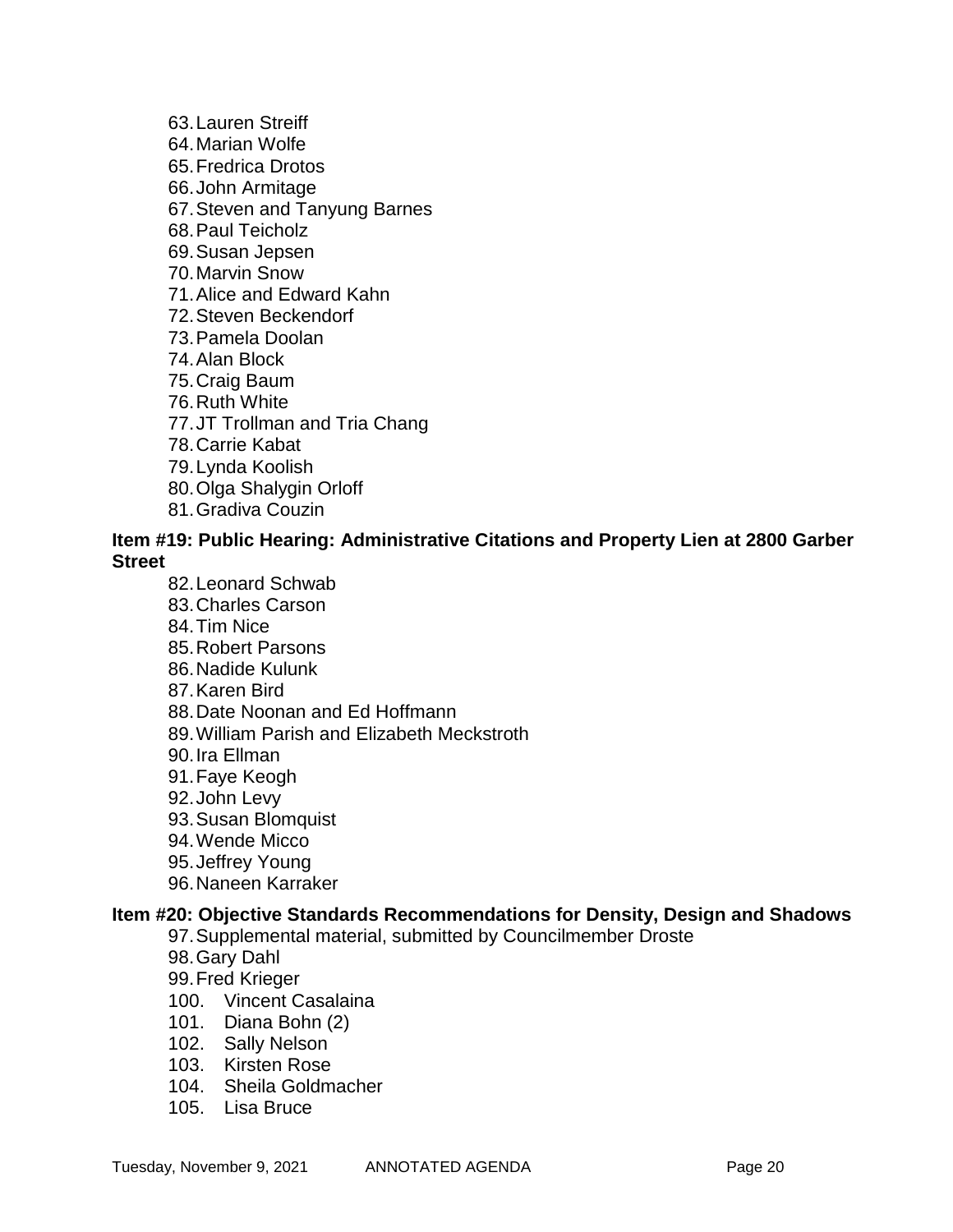- 106. Brian Gilbane
- 107. Barbara Thompson
- 108. Rachel Bradley

### **35.Item #23: Budget Referral: Allocate General Fund Revenues to Support Pilot Program Offering Free AC Transit on Sundays in Berkeley**

- 109. Supplemental material, submitted by Councilmember Bartlett
- 110. Supplemental material, submitted by Councilmember Taplin
- 111. Jenny Kwon
- 112. Jonah Gottlieb
- 113. Katy Scott-Smith
- 114. Simon Brown
- 115. Matt Ong
- 116. Jack Kurzweil

## **Supplemental Communications and Reports 3**

### **Item #9: Affordable Housing Overlay**

- 117. 23 similarly-worded form letters
- 118. Thomas Lord (2)
- 119. Igor Tregub, on behalf of Sierra Club
- 120. Jeffrey Heller
- 121. Anirvan Chatterjee

### **Item #10: Budget Referral: Berkeley Ceasefire**

122. Kit Saginor

**Item #13: Resolution Recognizing Housing as Human Right; Referring to City Manager Several Measures to Begin Developing Social Housing in the City of Berkeley**

123. 7 similarly-worded form letters

### **Item #14: Budget Referral: Homeless Outreach Coordinator for South Shattuck Avenue and Adeline Street at 62nd Street**

- 124. Allen Barth
- 125. Diana Bohn
- 126. Martin Bourque, on behalf of the Farmer's Market

### **Item #15: Letter of Opposition to the Environmental Protection Agency and Oxitec Ltd.'s Proposal to Release Genetically Engineered Mosquitoes in California Counties**

- 127. 29 similarly-worded form letters
- 128. Zen Honeycutt
- 129. Tina Stevens
- 130. Diana North
- 131. Pete Shanks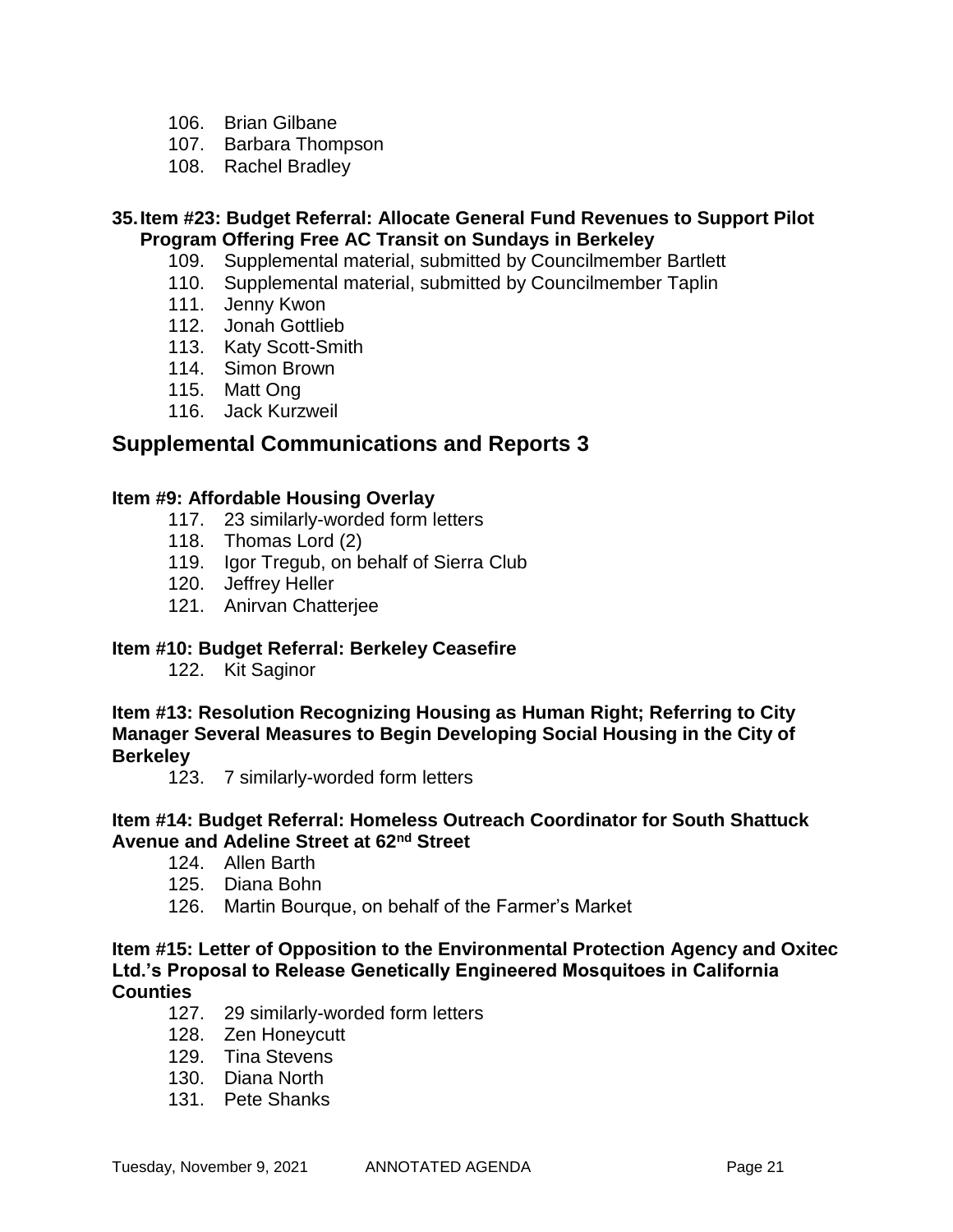- 132. Marcy Darnovsky
- 133. Dana Perls
- 134. Christie Dames
- 135. Mike Burton
- 136. Jeffrey Smith

### **Item #18: PG&E's Safety Initiative: 10,000 Miles of Undergrounding Power Lines**

- 137. David Drubin
- 138. Elizabeth Stuart
- 139. Howard and Alice Gruber
- 140. Annegret Daiss and Klaus Fechner
- 141. Bruce Brody
- 142. Vicki and Tim Roan

### **Item #19: Public Hearing: Administrative Citations and Property Lien at 2800 Garber Street**

- 143. Robert Abiad
- 144. Gavin DiStasi
- 145. Ira Ellman

### **Item #20: Objective Standards Recommendations for Density, Design and Shadows**

- 146. Presentation, submitted by Councilmember Droste
- 147. 12 similarly-worded form letters
- 148. Matthew Wadlund
- 149. Charlene Woodcock
- 150. Todd Darling
- 151. Jordan Burns
- 152. Betsy Thagard
- 153. Aviv Nitsan
- 154. Gary Miguel
- 155. Matthew Lewis
- 156. Adam Rogers
- 157. Phyllis Orrick
- 158. Gregory Lemieux
- 159. Ryan O'Connell
- 160. David Ushijima
- 161. Kitt Saginro
- 162. Lee Bishop
- 163. Councilmember Harrison
- 164. Pablo Diaz-Gutierrez
- 165. Verna Winters
- 166. Bhima Sheridan
- 167. Paul Bickmore
- 168. Milo Trauss
- 169. Sean Kennedy
- 170. Rafa Sonnenfeld
- 171. Richard Wallace